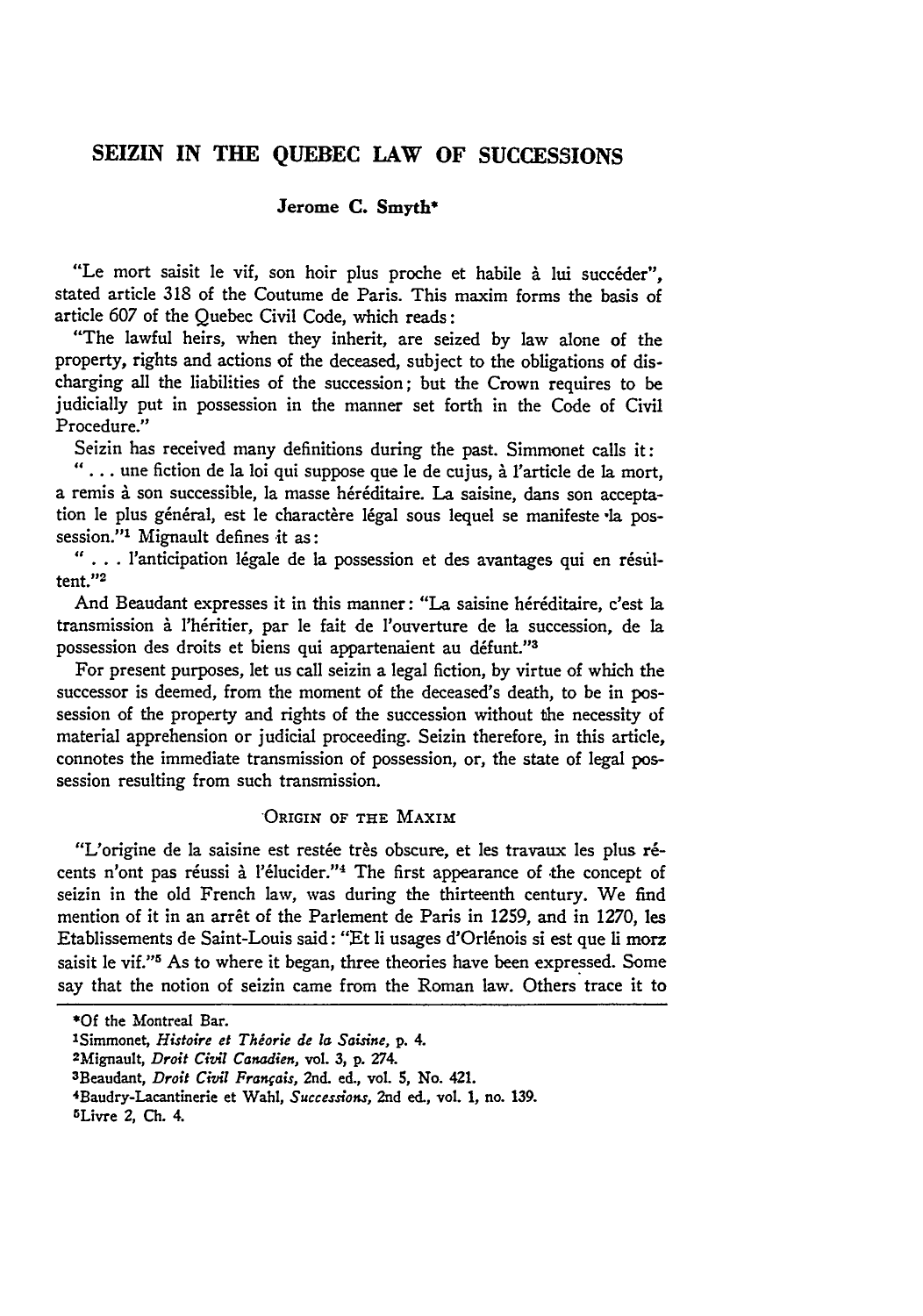the Germanic tradition. And a third group sees it as a creation of the medieval jurists.

The theory of Roman law origin, as espoused by Planiol, is difficult to uphold. The normal mode of succession in Rome was testamentary, and testamentary, heirs fell into two categories, necessary and voluntary. The necessary heir acquired the succession from the moment of its opening, since **by** a fiction of the law, he was deemed to continue the person of the deceased. Since the law conceived of this continuation of the deceased's person **by** the necessary heir, to be a religious duty, he could not refuse the succession, and his investiture was instantaneous. The voluntary heir, to the contrary, could refuse, and thus did not acquire the succession until he made an *aditio hereditatis*, a formal manifestation of his will to accept.<sup>6</sup> Until this was accomplished the *hereditatis* remained *iaccns,* that is, vacant.

However the investiture of the necessary heir **by** fiction of law, and the *aditio* of the voluntary heir, dealt only with the ownership of the succession. Possession, in Roman law, required two essential factors: the material apprehension of the property, and the intention to hold it as proprietor.7 **A** possession divorced from reality was a legal impossibility. Neither heir became invested **by** law alone with the possession of the property; both were still required to fulfill the two requisites of Roman possession.

Therefore since material apprehension was required of the heir, and since fictitious possession was unknown, we must agree with Pothier's statement: "Cette règle soit diamétralement opposée aux principes du droit romain."<sup>3</sup>, and seek the origin of seizin elsewhere.

The proponents of the Germanic theory see the word seizin coming from the old Gothic verb *"sasjan"* and claim with some justification that the feudal law, as Montesquieu phrased it: "... plonge ses racines dans les forêts de la Germanie." What could be more logical they contend than that the principle of seizin, so akin to the transfer of property in Germanic successions should have come to the customary law from the barbarian codes. However this explanation also must fall.

The early Germanic tribes lived in a very tight family society, in which the family, as a unit, owned all the property acquired **by** its individual members. Thus upon the death of the head of the clan, there could be no hiatus in the ownership or possession. The property continued to vest in the family as represented by its new head. There was a complete continuity of ownership and possession from generation to generation. There was no transfer of property involved when the head of the family died; indeed the idea of transmission was meaningless, for the heirs merely continued an ownership and possession which they had shared all their lives, and which

OBuckland, *A Text-Book of Roman Law,* 2nd ed., **p. 305.**

<sup>7</sup>Buckland, *op. cit.,* **p. 199.**

<sup>8</sup>Pothier, *Successions, ed.* **I.** Bugnet, 2nd ed., **ch. 3,** sect. 2.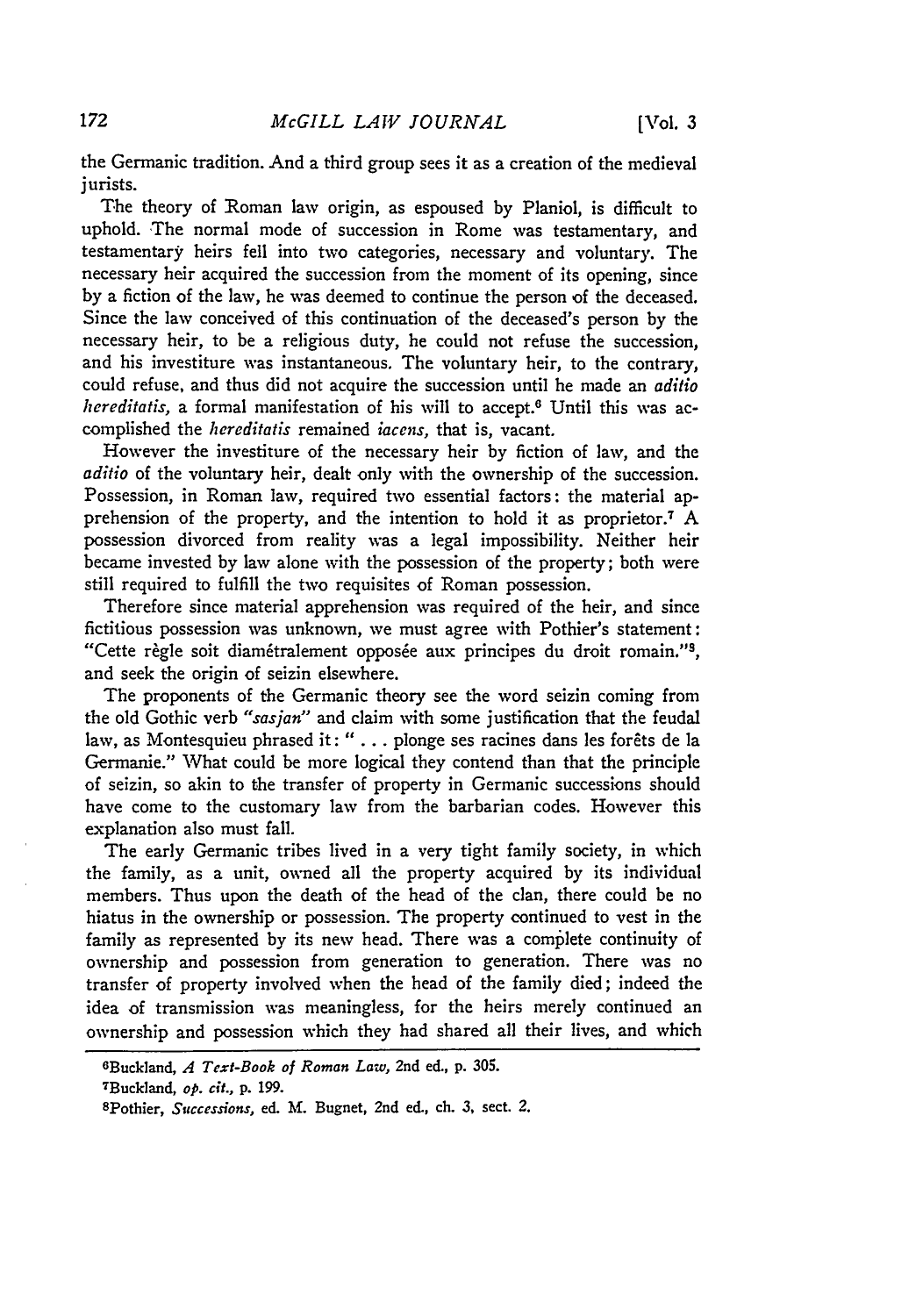would continue to be shared, unbroken, by successive generations. This was the essence of the Germanic condominium. It was therefore unnecessary to have any theory of succession or seizin as we know it, for as Baudry says: "Bien que Tacite dit qu'après le décès du chef de famille, les biens appartenaient au proximus gradus in possessione, 6videmment il entendait seulement par là, que les personnes ayant une jouissance commune avec le défunt, recueillant ces biens, sans trancher la question de savoir si une appréhension était ou non nécessaire."<sup>9</sup>

It must be concluded that the continuing condominium of Germanic law, by its nature, could not have been the source of the notion of seizin, for it was a system wherein the essential characteristic of seizin, the instantaneous transmission of possession, could have no meaning.

Therefore the origin of the principle of seizin must be found in the customary law of old France, as it was under the feudal system during the thirteenth century. However, a principle such as this does not merely spring into being. There must be a raison d'être, and it is in the abuses of the feudal system that this generating cause is found.<sup>10</sup>

All the land in his fief belonged to the seigneur. He granted certain parcels of it to his vassals, who received only a title known as *domaine utile,* an imperfect form of ownership, and a legal possession, subject always to the overriding ownership of the seigneur, the *donaine direct.* The feudal system of land tenure is somewhat difficult to appreciate in an age of absolute private ownership, because no one, under the system, owned land in our sense of the term except the seigneur. What he granted to his vassal was primarily a possession for use, which may perhaps be best described as an ownership in law, but not in fact.

When a vassal died, he was deemed to *dessaisir* himself, that is, to have divested himself of his *domaine utile,* which returned to the seigneur. The term seizin was first used to denote this process of transfer from vassal to lord. The Grand Coutumier of Charles VI said: "Servus mortuus saisit dominum vivum," and Laurière says: " . . . toute personne qui mourait était censée se dessaisir de ses biens entre les mains de son seigneur."'<sup>1</sup>

As a result of this process, the heir did not receive the succession until formally invested by his lord. Although in fact he was possessor under the same title as his predecessor, he lacked the recognition of his status in regard to the property until *ensaising* by the seigneur. Consequently the heir was not protected against tiers détenteurs during the interval between the opening of the succession, and his *ensaisinement,* since in the eyes of the law, he had no official status.

<sup>9</sup>Baudry-Lacantinerie et Wahl, *op. cit.,* no. 141.

lOHuc. *Code Civil,* Vol. 5, no. **28;** Laurent, *Principes de Droit Civil,* Vol. **9,** no. 221. 11Laurière, *Institutes Coutumiers*, liv. 2, tit. 5, règle 1.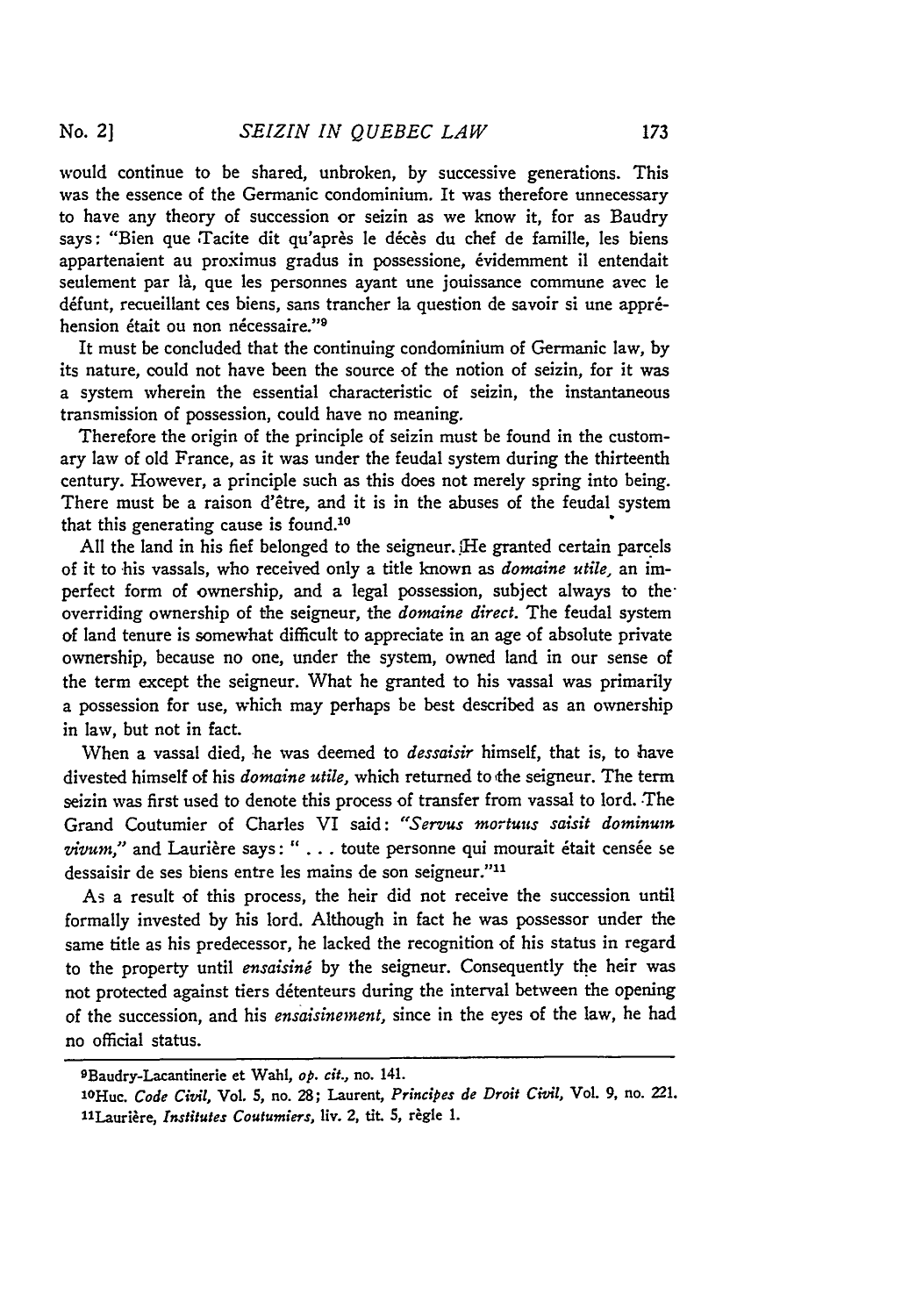# *McGILL LAW JOURNAL*

174

V:hy, asked the medieval jurists, should the intervention of the lord be necessary, thereby temporarily depriving the heir of his lawful possession? They assumed that the last wish of the deceased was to invest his heir with the possession of the property which he himself had enjoyed during his lifetime, not to renounce it and return it to the lord. Therefore they reversed the maxim, eliminating the seigneur in the process of transmission. As Mourlon says: " . . . le vassal décédé était censé lui-même, au moment de sa mort, mis ses héritiers en possession de sa succession, ce qui les dispensait de l'obligation d'en demander la d6livrance au seigneur."'12 Des Mares most succinctly expresses the same idea when he says: "Mor saisit son hoir vif, combien que particulièrement il y ait coutume locale où il faut necessairement saisine du seigneur."<sup>13</sup>

The maxim, *le mort saisit le vif,* was then a fiction of the law, conceived by the medieval jurist, by virtue of which the *de cujus* was presumed to have transferred the possession of his property, at the moment **of** his death, to his closest blood heir. The purpose was to obviate the seizin of the lord and protect the heir against third persons. By doing away with the formality of investiture, the dangerous hiatus between the opening of the succession, and the heir's recognition as legal possessor was avoided. As Dufourmantelle says: "La cause originaire de la maxime ce fut de rendre l'héritier possesseur de plein droit, à l'encontre des tiers détenteurs de la succession."14

It has been contended the seizin of the vassal was originally conceived to avoid payment of the relief and rachat, due to the seigneur upon a transmission of land to the heir of a deceased vassal. However the authorities do not support this. The Droit de Breton, although declaring the heirs in the direct line seized, did not dispense them from paying the relief. And the Coutume de Paris, along with many others while declaring the heirs seized, still required them to pay the relief. It is reasonable to believe that the seigneurs would forego the formality of investiture in the interests of protecting their vassals, but to imagine that they would as readily surrender a source of revenue, stretches the imagination. As centuries passed, however, the maxim was invoked to avoid the relief, but this was not until the sixteenth century when the distinction between fiefs and rotures disappeared, and, perhaps more important, the individual barons had lost a great deal of their power. One must therefore be careful not to confuse an ultimate result of the maxim with its originating force.<sup>15</sup>

The principle of seizin therefore was of neither Roman nor Germanic origin. The legal thinkers of the middle ages were faced with a problem, and to solve it, they conceived the notion of the seizin of the heir. No idea, of course, is entirely new. The influences of the Roman and Germanic traditions,

<sup>12</sup> Mourlon, *Ripilitions Ecrites sur le Code Civil,* 12th ed. vol. 2, **p.** 18. 'sDes **Mares,** *Dicision,* no. 234. 1 4Dufourmantelle, *Origines de Ia Saisine,* Revue Critique, 1891, **p. 607.**

<sup>1</sup> 5See Huc, *Commentaire Thiorique et Pratique du Code Civil,* **1893** vol. **5,** no. **28.**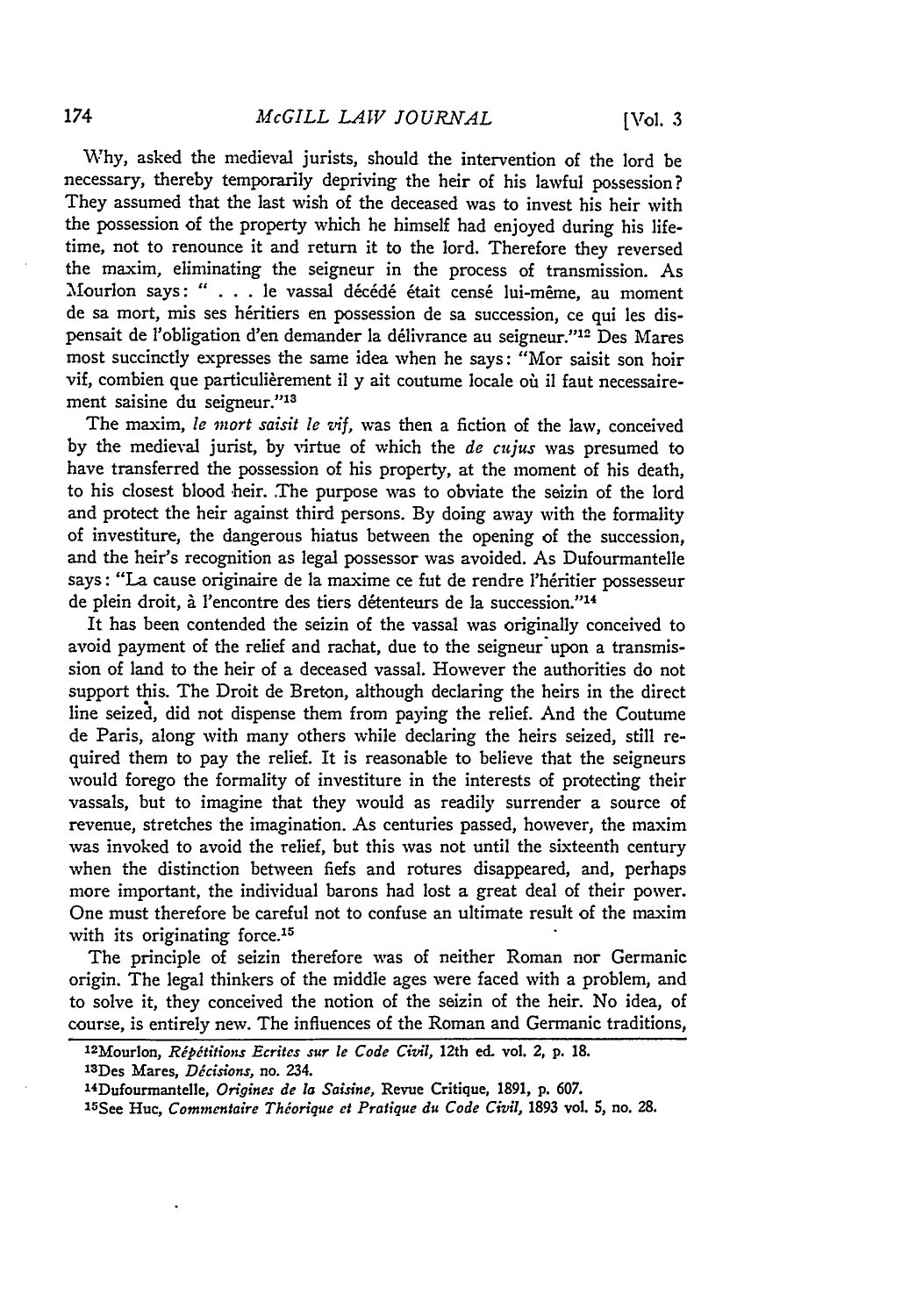being in the minds of the men of the age, did undoubtedly affect medieval thought to some degree. However, despite the fact that the notion of seizin does, at first appearance, seem to reflect these influences, its juridical essence is completely different, and must be appreciated as having its true origin in feudal France.

## **THE** JURIDICAL **ESSENCE** OF **THE** NOTION OF SEIZiN

It must always be kept in mind that seizin has no relation to ownership. It relates exclusively to possession, that is legal possession as distinguished from possession in fact. From its earliest use as a maxim of French law it had this meaning, and only this meaning. In 1768, Pocquet de Livonière said: "La saisine de droit est distincte de celle de fait: c'est-à-dire que l'héritier peut prendre possession sans permission de justice, en vertu de la loi.<sup>16</sup>

However even now, some fail to make the distinction, and believe that seizin comprised also the transfer of the ownership of the property. One of the principal reasons for this continuing error lies in the failure to appreciate the vassal's tenure under feudal law, where the concept originated. If one failed to understand that the vassal was not owner of the property he held, the impression would be that his heir was seized of both the ownership and the possession, whereas in fact, the ownership always remained with the seigneur, and it was only the status as legal possessor which was instantaneously transmitted.

Yet, whatever the reason, the confusion did, and to a degree still does exist, and the school which related seizin to ownership by failing properly to distinguish between it and possession numbered among its adherents such eminent jurists as Pothier, Demolombe, Mourlon and even Mignault. These men used the term seizin to represent both the transfer of ownership, and the transmission of possession, Mourlon going so far as to postulate two distinct seizins, one for each process. But this is not the case, for as Huc says: " . . . la saisine n'a trait qu'à la possession; la question d'acquisition de la propriété lui demeure étrangère."<sup>17</sup> This is reiterated by Laurent and Baudry. The former states: '"Donc la saisine concerne la possession: partant il faut réserver cette expression pour marquer la transmission de la possession."<sup>18</sup> And Baudry expresses the same thought: "On voit que la maxime, le mort saisit le vif est relative à la possession, et non à la propriété des biens héréditaires".<sup>19</sup>

There can be little doubt that this is the correct view. While the transmission of both ownership and possession do, generally speaking, occur simultaneously, they occur **by** reason of distinct principles of law. The ownership

<sup>16</sup> Pocquet de Livonière, *Règles du Droit Français*, 1768, no. 4.

<sup>\*</sup> 7.HIuc, *op. cit.,* nos. **28, 29.**

<sup>&#</sup>x27;sLaurent, *Principes de Droit Civil,* 4th ed., vol. **9,** no. **213.**

**<sup>19</sup>Baudry-Lacantinerie et Wahl,** *op. cit.,* **no. 151.**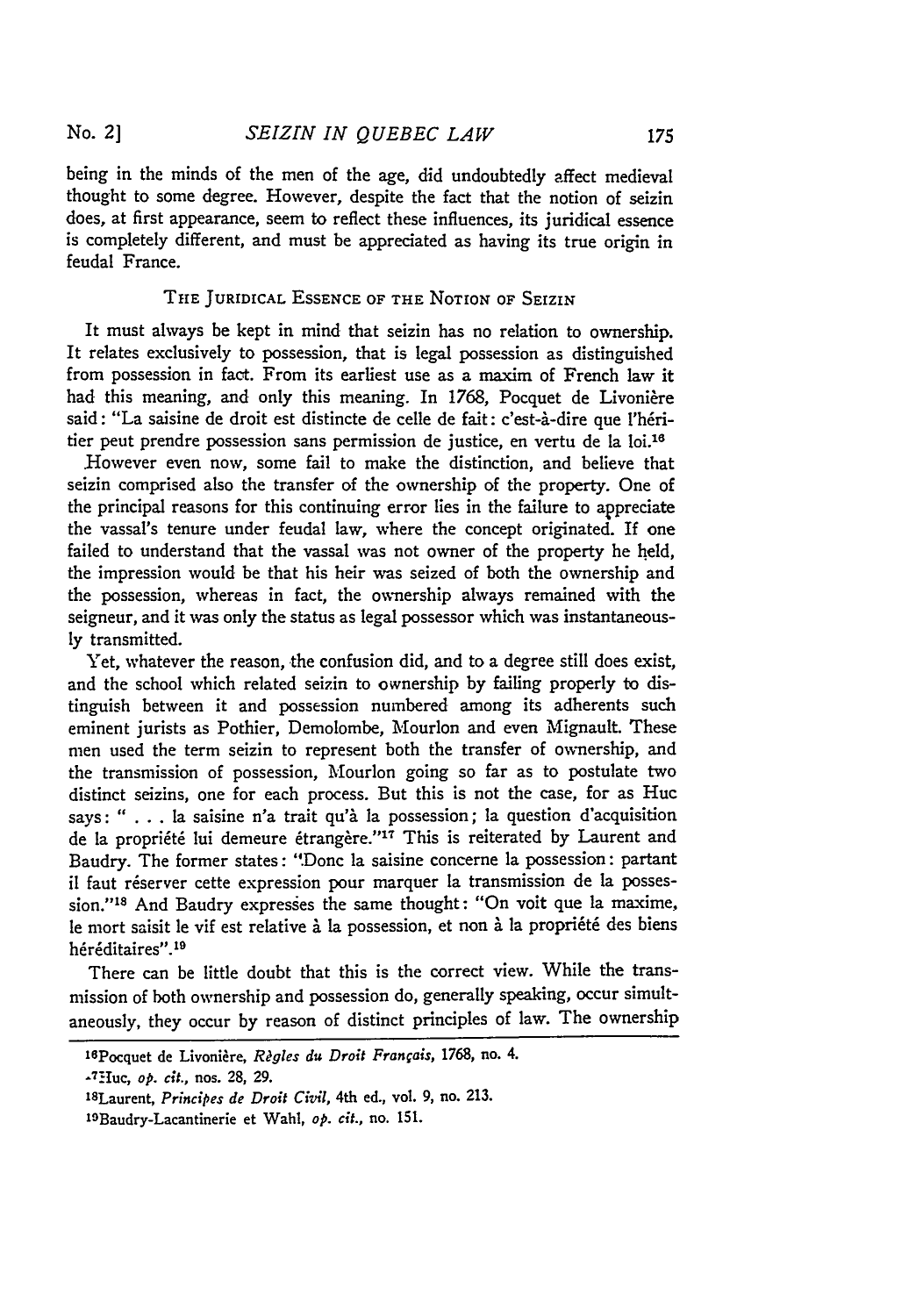passes to the heir in virtue of the principle of succession itself. As article 596 of the Quebec Civil Code states: "Succession is the transmission by law or by the will of man, to one or more persons, of the property and the transmissible rights and obligations of a deceased person." All succesors are immediately owners, even the irregular heir, but on the other hand all successors are not immediately legal possessors, for article 607 of the Code expressly requires that the irregular heir be judicially put in possession. Seizin, then, is essentially synonymous with possession, a distinction emphasized by our law in allowing it to the testamentary executor, who unless he is also a legatee, is never owner of the property which he administrates. Jaubert has said: "Autre chose est la propriété, autre chose est la saisine,"<sup>20</sup> and he is supported by many others, with whom this writer readily agrees.<sup>21</sup>

#### THE PRINCIPAL EFFECTS OF SEIZIN

Seizin produces two principal effects. The first of these is that the heir (and in this section the word heir comprises the legatee in so far as applicable) can immediately put himself in effective possession of the property of the succession without the need of any authorization. The second, and more important effect, flows from the first, for as a result of his seizin, the heir may immediately exercise all the rights which his predecessor could have exercised, that is: " $\ldots$  toutes les actions, personnelles ou réelles, mobilières ou immobilières, pétitoires ou possessoires."<sup>22</sup> A succession comprises many forms of property, amongst which are to be found rights and actions, which are also acquired by the heir. As Laurent says: "Il est incontestable que l'héritier a les actions du défunt; il en a la propriété comme propriétaire de l'hérédité."<sup>23</sup> However the acquisition of these rights is a question of ownership, flowing from the devolution of the succession, not from the heir's seizin.

One is thus prompted to ask what purpose is served by seizin if the heir has the rights and actions in virtue of the succession itself. Yet it must be remembered that if these actions are capable of being owned they are equally capable of being possessed. Mignault says: " . . . lorsqu'on jouit d'un droit, on peut dire qu'on possède ce droit."<sup>24</sup> Possession is no more than enjoyment, so the result of the seizin is that the heir receives the status to exercise these rights and actions which he owns. Laurent says: " . . . propriétaire de l'hérédit6 **...** mais cela ne suffit pas pour qu'il puisse les exercer. En effet, exercer

22Mignault, *op. cit.,* vol. **3,** p. 271.

<sup>2</sup> 0Jaubert, c.f. Locr6, tit. 2, p. 490.

*<sup>21</sup> Pandectes Franfaises,* **vol** 54, Nos. 1676, 1684; Bonnecasse, *Precis de Droit Civil,* vol. **3, no. 625;** Laurent, *op. cit.,* no. 213; Ferriire *Commentaire,* tit. 4, no. 2; Toullier. *Droit Civil Franfais,* vol. 4, no. **80;** Baudouin, *Le Droit Civil de la Province dc Quibcc,* p. 1115; *Jean v. Gagnon,* **[1944]** S.C.R. **175.**

<sup>22</sup>Laurent, *op. cit.,* vol. 9, no. 224.

<sup>24</sup>Mignault, *op. cit.,* vol. **9,** p. 358.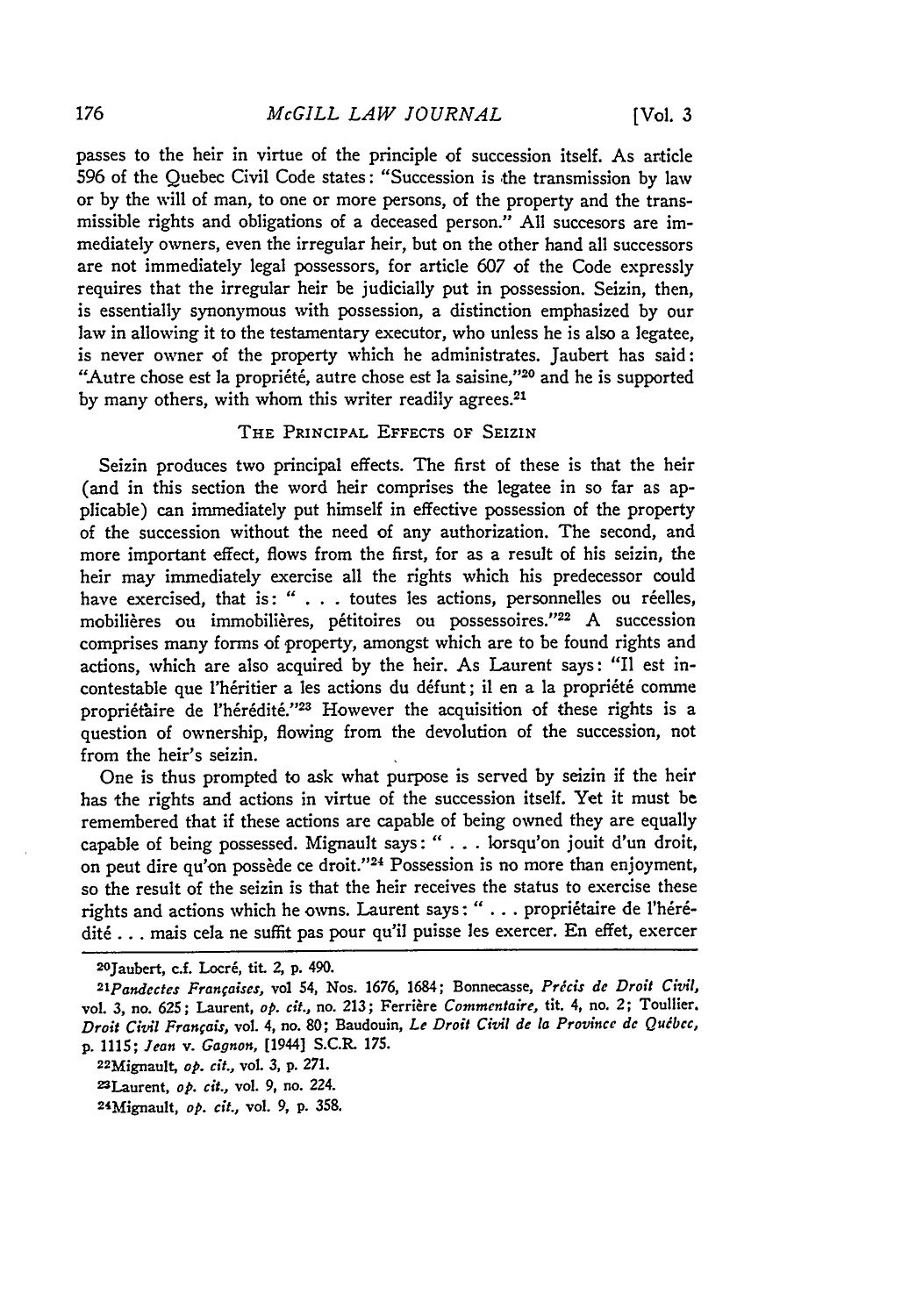une action, c'est faire acte de possession; donc il faut être possesseur pour agir en justice. C'est dire que l'héritier a l'exercice des actions en vertu de la saisine . . . l'article 724 (607 Que. C.C.) comprend expressément les actions parmi les choses dont la possession passe de plein droit à l'héritier; et il eût été inutile de les mentionner si l'héritier en avait l'exercise comme propriétaire, puisque l'article 711 (596 Que. C.C.) règle la transmission de la propriété, tandis que l'article 724 est uniquement relatif à la possession."<sup>25</sup>

The above quotation illustrates the subtle difference between the ownership **of** property, and the rights inherent in it. The status given **by** seizin is therefore the legally recognized capacity to exercise the rights and actions attached to the property. Upon the opening of the succession, the heir has all the rights attached to the property, but he cannot exercise them. This capacity comes from his seizin, for as Josserand says: " **. . .** sans saisine, l'héritier a bien la *jouissance de ce titre*, il n'en a pas l'exercice; la mise en ceuvre lui en est refusée."<sup>26</sup> And Huc says: "La saisine moderne n'aurait trait qu'à l'exercice des droits actifs et passifs du défunt . . .<sup>127</sup> This distinction is well evidenced in the case of the irregular heir. It cannot **be** denied that he becomes owner, de plein droit, from the moment of the *de* cujus' demise, but until legally put in possession, he cannot exercise the rights which form part of such ownership. Toullier says: "La différence entre le successeur saisi et celui qui ne l'est pas consiste donc en ce que les droits transmis i 1'un, comme **5.** l'autre par **la** seule force de **la** loi, peuvent &re immédiatement exercés par l'un sans aucune intervention de la justice ou d'un tiers, tandis que l'autre ne peut les exercer qu'après avoir obtenu l'investiture de la justice."<sup>28</sup>

It cannot therefore be strictly said that the heirs are seized of the rights and actions, but instead, of the exercise of them. Since the exercise of a right is an act of possession, seizin conserves its definite meaning, the instantaneous transmission of the possession of the property of the succession, the possession of the rights and actions being but a segment of the universality, and their exercise but an effect of the legal possession.

The importance of the distinction between the transmission of the ownership of the succession, and the seizin is evident when one considers certain rights of the heir, which have been attributed to the latter concept. The right of transmission has been listed as an effect of seizin. **By** this is meant that the heir, even if he dies immediately following the decease of his author, transmits the latter's succession in his own. That this process occurs is undeniable; that it is a result of seizin is untenable. The heir acquires his ownership **by** law alone, independently of his seizin, and it is this ownership

<sup>25</sup> Laurent, *op. cit.,* no. 224.

<sup>26</sup>Josserand, *Cours de Droit Civil Positif Franfais,* 2nd ed., vol. **3,** no. **826.**

<sup>27</sup> Huc, *op. cit.,* vol. **5,** no. **33.**

<sup>2</sup> 8 Toullier, *op. cit.,* vol. 4, no. **91.**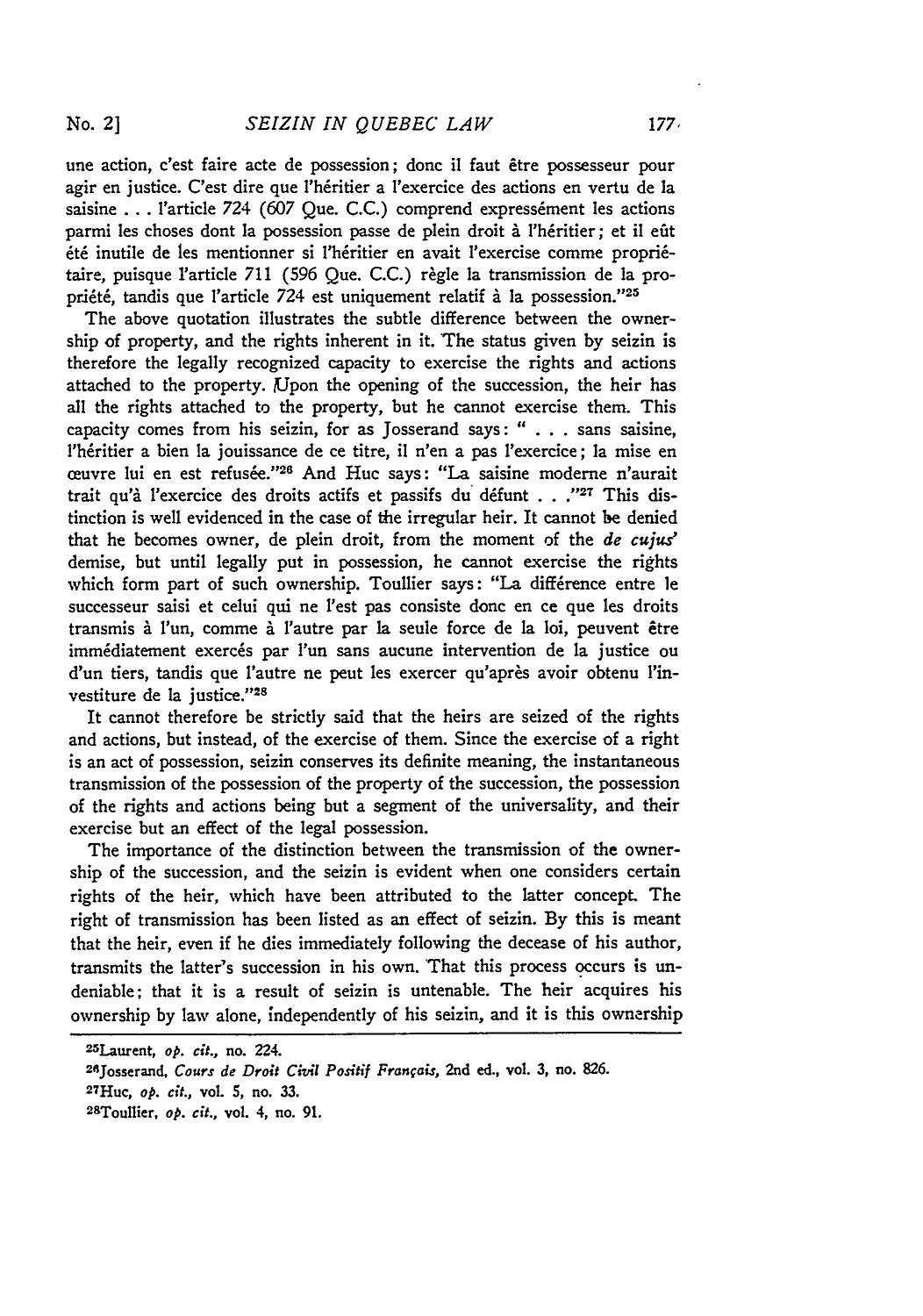which is transmitted to his own heirs. As Huc says: "Il faut donc pas confondre l'acquisition du droit successif lui-même avec la saisine.<sup>29</sup> It has also been contended, that it is as a result of his seizin that the heir has the right to the fruits of the succession from the moment of his predecessor's death. Again this is not so, for his right is a result of ownership, not possession, which is made clear by article 408 C.C., which states: "Ownership in a thing, whether moveable or immoveable, gives the right to all it produces and to all that is joined to it as an accessory whether naturally or artificially." Without seizin the heir would not be in a position to go before justice to demand these fruits, to exercise his right, but it cannot be doubted that the right itself would be his, whether seized or not.

Therefore, in any consideration of the effects of seizin, it must always be kept in mind that since it is no more than a continuation of the possession of the deceased, it can have no other effect, nor give any other rights than those attached to possession.

## THOSE SUCCESSORS TO WHOM SEIZIN IS GIVEN

In Quebec, the lawful heirs, when they inherit, and the legatees, **by** whatever title, are seized upon the death of their predecessor. Seizin is also given to the testamentary executor, whose position shall be dealt with later.

In old France, only the closest blood heir was seized, great stress being laid upon blood ties, and the preservation of family estates. Testamentary successions were discouraged, the belief being, as some medieval Joyce Kilmer put it: *Deus solus* heredem *facit.* The eldest son was considered the only successor to his father's estate in virtue of the right of primogeniture. He was looked upon as having not merely an expectant, but an actual right in the property of his father. Thus the law presumed, in an intestate succession, that not only had the deceased wished his property to devolve to his eldest son, but that he had an obligation to see to it.<sup>30</sup> As the Coutume de Poitou, Article 273 said: "L'on ne peut faire par testament ou legs, quelque peine qui **y** soit apposée, que l'héritier ne soit saisi des choses que le défunt tenait au temps de son trépas." Gradually the notion of primogeniture disappeared, and all the children were placed in the same preferred category. However the familial concept prevailed, in the form of a reserve for the children and the parent was forbidden **by** law to exclude them from the reserved segment of his succession. Even to-day French law allows seizin \*to the universal legatee only when there are no reserved heirs.

Quebec law, to the contrary, gives seizin to all but the irregular heir by virtue of the abolition of the reserve and the introduction of the English concept of freedom of willing. The seizin of the Quebec heir is the same as that of his French counterpart, both being instantaneously seized under a

<sup>2</sup> Huc, *op. cit.,* vol. **5,** no. *27.*

<sup>3</sup>OSee Simmonet, *Histoire* ct *Thioric* **de** *la Saishic Hriditaire,* **p.** 110.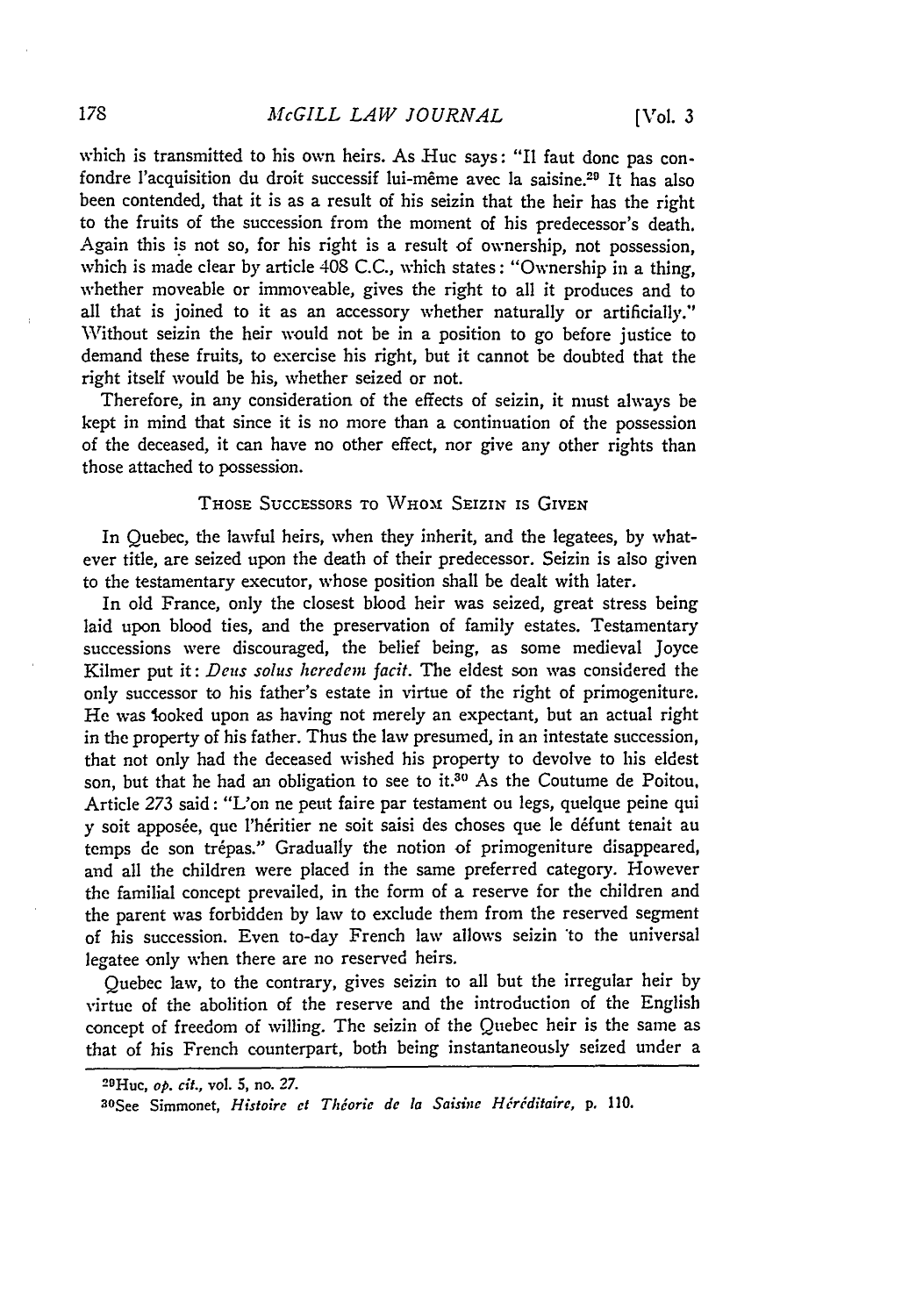resolutive condition. If the heir accepts the succession, he has been seized from the moment of its opening; if he renounces it he is deemed never to have been seized. However the basis of the seizin in each case is different. The French law looks upon the heir as continuing the juridical person of the deceased,<sup>3</sup> ' but this is not so in Quebec. The statutes of **1774** and **1801,** which abolished the legitime of the legal heir, and introduced freedom of willing, greatly altered the concept of successions in this Province. Testamentary succession became, in a sense, the rule instead of the exception, since persons were free to leave their property to whomever they wished. Seizin was therefore extended to the legatee, as fully as it had been to the legal heir. As Baudouin says: " . . . le Code de Québec a considéré la succession, qu'elle soit ab intestat ou testamentaire, moins comme une continuation de **la** personne juridique du défunt, que comme une sorte de succession aux biens devolue dans le premier cas par **la** loi, dans le second en fonction de **la** volont6 du testateur".<sup>32</sup>

The Crown, since 1915 the only irregular heir, is expressly denied the seizin, and must be judically put in possession, although, like all heirs, it is owner of the succession from the moment of its opening. Laurent says: "Quoique les successeurs irréguliers n'aient pas la saisine, ils ont la propriété des biens héréditaires de plein droit, dès l'instant de l'ouverture de l'hérédité. Ils sont donc propriétaires sans être posseseurs."<sup>33</sup> However once put in possession, the irregular heir is in the same position as the other successors who have been seized. Planiol says: "Quand l'envoi en possession a été prononcé, le successeur irrégulier se trouve dans la même situation que s'il etait heritier legitime."<sup>34</sup> The position of the irregular heir serves to point out the exact nature of seizin, and the fact that it has no connection with ownership.

Seizin then is a legal fiction, given to all successors save the irregular heir, **by** virtue of which the successor is deemed, from the moment of the opening of the succession, to be in legal possession of all the property rights and actions which it comprises, without any act of material apprehension on his part. and even if he is completely unaware of his inheritance. The seized heir is, **by** reason of his seizin, capable of suing and being sued, and in short, enjoys the same possession as did his author.

#### THE TESTAMENTARY SEIZIN

The legatee in Quebec is granted a seizin as full and plenary as the legal heir by article 891 of the Civil Code, which states: "Legatees, by whatever title, are, by the death of the testator, or by the event which gi; es effect to

32Baudouin, *op. cit.,* **p.** 1160.

<sup>3&#</sup>x27;Toullier, *op. cit.,* no. **92;** Planiol et Ripert, *op. cit.,* no. 2215; Bonnecasse, *op. cit.,* no. **603.**

<sup>3</sup>Laurent, *op. cit.,* no. **237.**

<sup>34</sup>PIaniol et Ripert, *op. cit.,* no. 215.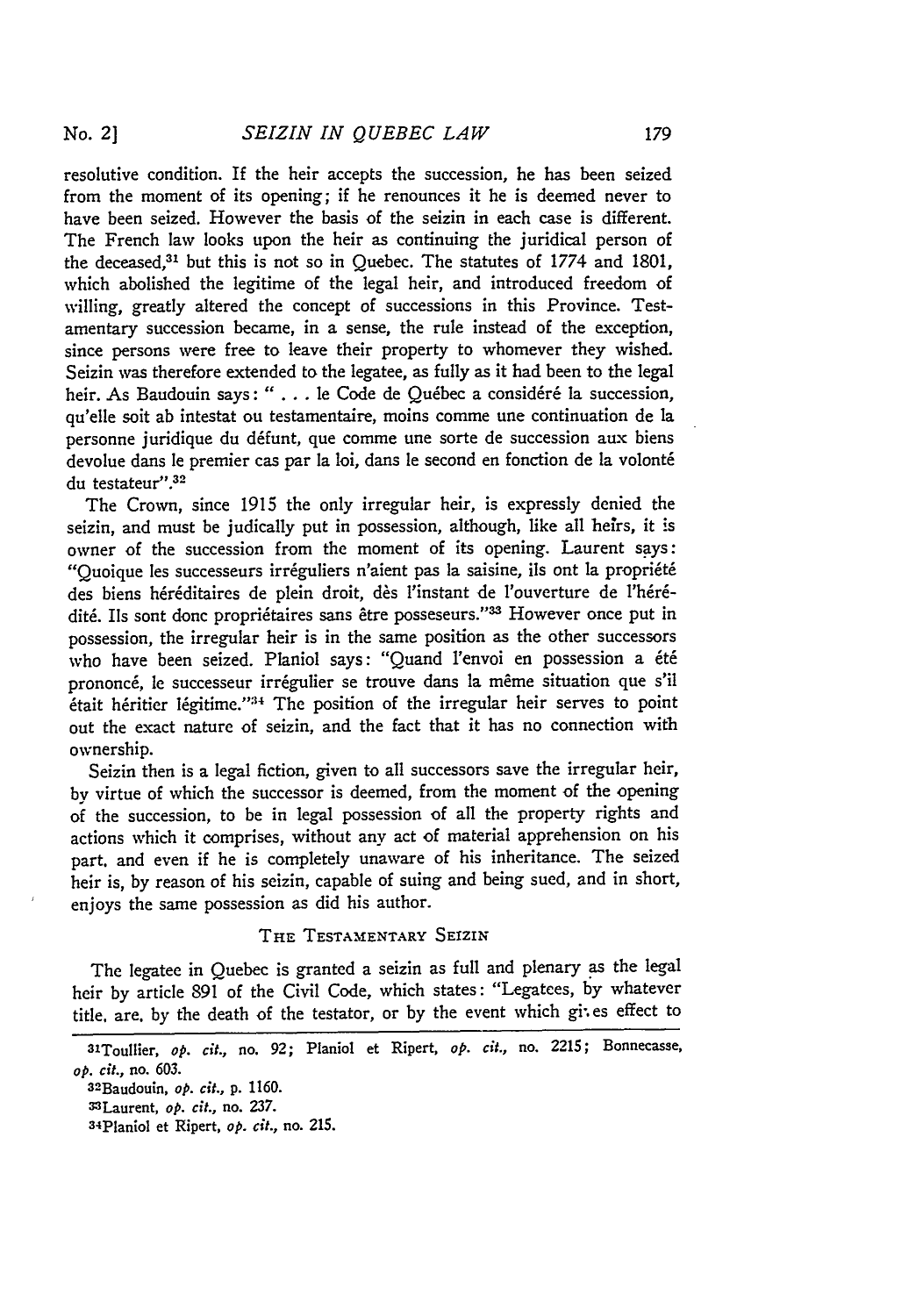the legacy, seized of the right to the thing bequeathed, in the condition in which it then is, together with all its necessary dependencies, and with the right to obtain payment, and to prosecute all claims resulting from the legacy, without being obliged to obtain legal delivery." The seizin of the legatee is unique to Quebec and flows from the new law introduced into the Province **by** the statutes of **1774** and **1801,** and therefore to appreciate it, we must understand the law as it was prior to the cession, that is, the law of old France.

Prior to the Napoleonic codification, France was divided into the pays *coutumiers* and the *pays de droit écrit*, successors to the Roman law. In the customary provinces, the natural mode of succession was ab intestat, while in the written law provinces the testament took precedence as it had in Rome. As Maleville says: "Il faut savoir que dans les pays de droit écrit, la succession légitime n'avait lieu qu'à défaut de la succession testamentaire, et que l'héritier institué était seul, par son titre, investi de l'hérédité; que dans les pays coutumiers, c'était toujours l'hériter légitime qui était saisi de la succession, et l'héritier institué, qu'on n'appelait aussi que légataire universel, était obligé de lui demander la délivrance de l'objet de son legs.<sup>35</sup>

The customary provinces, which protected the blood heirs **by** law, were the source of the Quebec law before the cession, not the written law provinces where the 'Roman practice of instituting an heir **by** testament was followed. In the former the law provided for a legitime, composed of fourfifths of the propres, which were reserved for the blood heir, and could not be disposed of **by** testament. Pocquet the Livonniere says: "En pays coutumiers, institution d'héritier n'a lieu, c'est-à-dire, les successions y sont déférées par la Loi municipale, selon l'ordre du sang et de la parenté; il n'y est pas permis de se choisir un héritier, au préjudice de ceux qui sont appelés par la Coutume."<sup>36</sup> Seizin, therefore, was given only to the blood heir, and it comprised all the property of the succession. Thus where particular legacies were given, it was necessary for the legatee to go to the seized heir and demand delivery of his legacy. This does not mean that the legatee was not owner, but he was an owner without legal possession or the capacity to exercise the rights stemming from his ownership. Denisart says: "La nécessité de la demande en délivrance de legs, soit universels, soit particuliers, est fondée en pays coutumiers sur ce qu'en vertu de la maxime, le mort saisit le vif, les héritiers du sang sont saisis de tous les biens de la succession."<sup>37</sup> If a legatee attempted to put himself in possession the heir could bring an action to have his legacy declared null.<sup>38</sup> In short the law in this

<sup>3</sup> 5 Maleville, *Discussion de Code Civil,* 3rd ed., vol. 2, p. 170.

<sup>36</sup>Pocquet de Livonniire, *op. cit.,* **p.** 195. The maxim *institution d'hritier n'a lieu,* may be found in Coutume de Paris, art. **299;** Coutume d'Anjou, art. **271;** Coutume de Maine, art. *237;* and Coutume de Touraine, art. **258.**

<sup>37</sup> Denisart, *Dilivrance de Legs,* **161,** no. 2.

<sup>3</sup>SPrudhon, *Trait' de L'Usufruit,* vol. **1, p.** 481.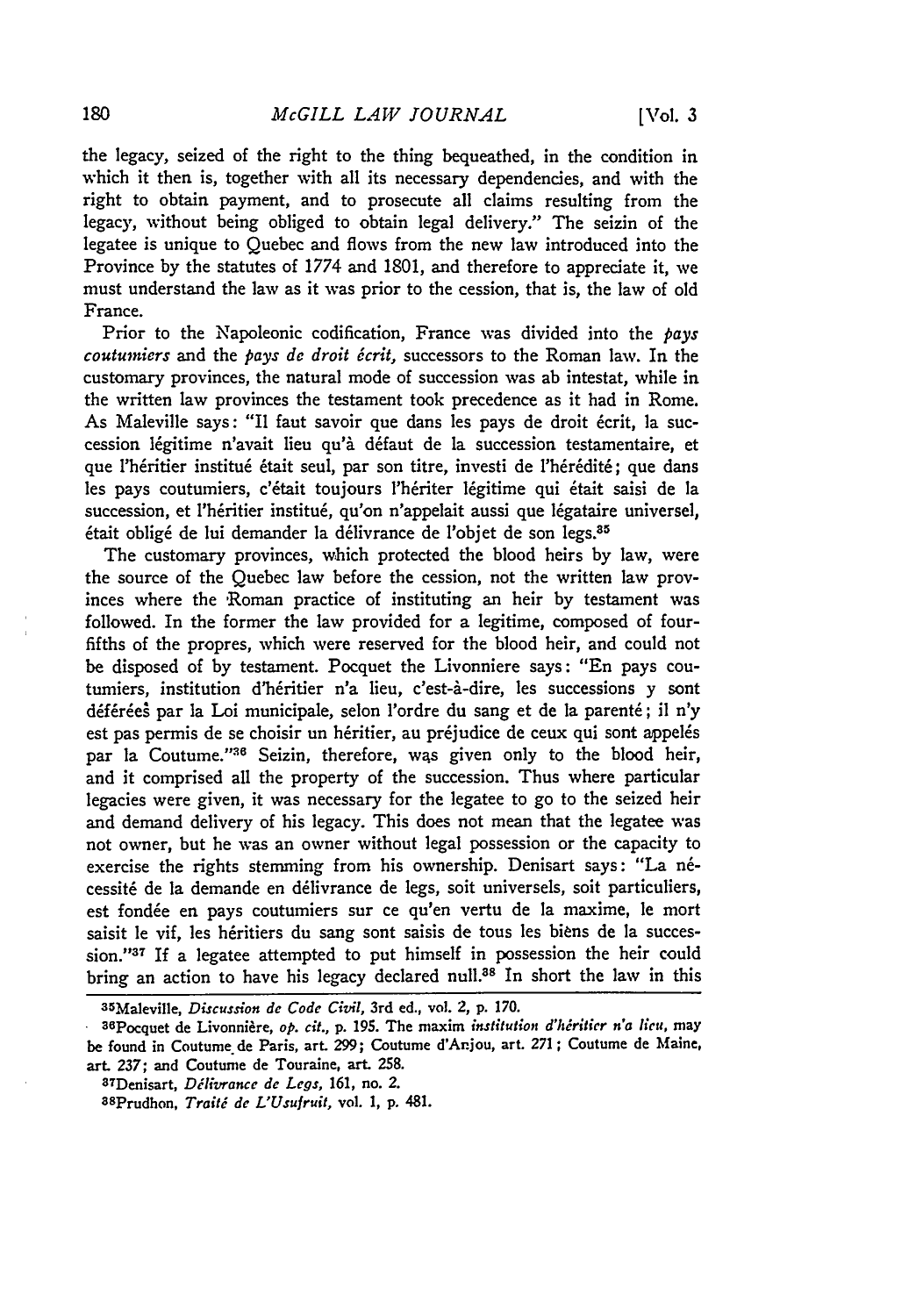Province, prior to the Quebec Act of 1774 was, as Mignault explains it: "Même lorsque le défunt avait laissé un testament, la saisine appartenait encore à l'héritier. Le légataire bien qu'il devint propriétaire, sans aucun fait ni tradition, du jour du décès du testateur... n'acquérait pas la possession de la chose léguée; il devait en demander la délivrance à l'héritier . . . S'il se mettait de lui-même en possession de cette chose, il se rendait coupable d'une voie de fait à l'égard de l'héritier."<sup>39</sup>

These new concepts, freedom of willing, abolition of the legitime, and the change from an absolute seizin given only to the heir, to a co-existant and equally plenary testamentary seizin, were not immediately fully appreciated by the courts. Despite the statutes, they continued to accord the full seizin to the legal heir, requiring the legatee to obtain delivery from him. In an early case it was held: "Le mort saisit le vif. A common legacy therefore vests in the heir at law and he is not divested of the same until a délivrance de legs has been obtained."<sup>40</sup> A year later, in *Duclos v. Dupont*, it was held that the want of a délivrance de legs to a universal legatee is an exception in the mouth of the heir.41 And in 1854, a court stated: "The doctrine is incontrovertible, that the legatee is not vested with the legacy prior to delivrance."<sup>42</sup>

However the jurisprudence gradually shook off the shackles of the old law, and in *Robert v. Dorion,* it was held that in the event of a universal legacy, a demand in delivrance is unnecessary. Mr. Justice Smith expressed the feeling of the Court, saying: "On the principle therefore that *cessat ratione cessat ipse lex,* a demand for delivrance should no longer be considered necessary for a universal legatee." 43 Finally, in *Blanchet v. Blanchet,* the Court of Appeal held, reversing the lower court, that since 41 Geo. III, C. 4, the délivrance de legs had ceased to be necessary. The court found that this field of law in 'Lower Canada had fallen within the scope of the written law, and thus the universal legatee was seized immediately in virtue of the will. Mr. justice Badgley clearly pointed out that this seizin is the same legal fiction applied to the heir, and that the universal legatee, from the moment of the testator's death, was deemed to be possessor of the property of the succession.<sup>44</sup>

This was the interpretation of the new law when the Codifiers began their task, and they, appreciating the novel aspects, sought their authorities, not in the French authors, but in the Quebec jurisprudence. In their notes on what is now article 891 of the code, they state: "Le projet présente cette règle comme expression du droit existant suivant l'opinion alors récente de la

<sup>39</sup>Mignault, *op. cit.,* vol. 4, **p. 337.**

*<sup>4</sup>OCampbell v. Sheperd,* **[1819]** Stuart's Reports, **138.**

*<sup>4</sup> 1 Duclos v. Dupont,* **B.R.Q. [1820]** no. 495, Stuart's Reports, **p. 236.**

*<sup>42</sup>Holand* v. *Thibaudeau,* [1854] Dicisions **du** Bas-Canada, **t.** 4, **p. 121.**

*<sup>43</sup> Robert v. Dorion,* **(1857) 3 L.C.J. 12.**

*<sup>44</sup> Blanchet v. Blanchet,* **(1861) (Q.B.) 11 LC.R. 204.**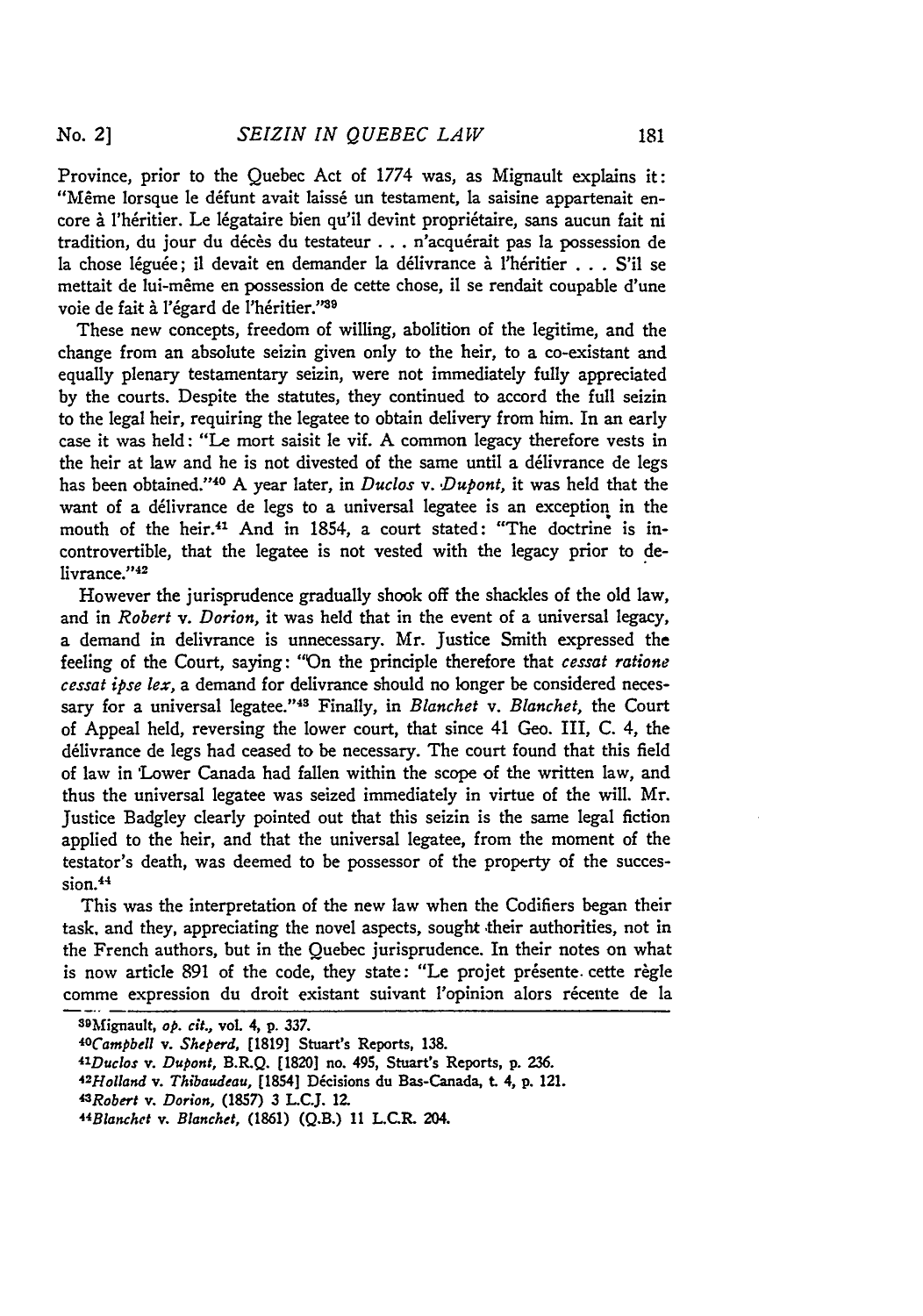Cour d'Appel dans l'affaire Blanchet."<sup>45</sup> They recognized that the legatee now stood on an equal footing, stating: "Les Commissaires, en présentant comme un point encore plus ou moins douteux, l'opinion qu'ils adoptent, savoir celle qui repousse la nécessité d'obtenir délivrance, ont cru qu'elle était plus en harmonie avec le principe nouveau qui régit la matière. Ils ont aussi tâché de rendre le sujet plus complet, en mettant l'héritier et le légataire sur ce même pied."<sup>46</sup>

The Codifiers clearly thought that they were merely stating the existing law. However it has been contended that they introduced new law by including the particular legatee in the article, whereas the jurisprudence from which they drew had dealt only with the universal legatee. Yet is was necessary to extend seizin to the particular legatee in view of the changes in the old law, for when a principle of law is altered, all those other aspects of it, whose existence depends upon the principle must also alter. It cannot be said, as each of these corrolaries is replaced, that the replacement is new law. The statutes of 1774 and 1801 introduced a new principle of law, and abrogated an old one. The principle of the old law lost its force, and to **fill** the vacuum left by its disappearance, along with the many other laws which found their being in it, a new body logically sprang into being as a result of the new principle. Therefore the extension of seizin to the particular legatee was a logical necessity, and the Codifiers merely articulated this fact, they did not thereby create new law.

Thus as our law now stands both types of legatee are seized, and the seizin of each is unique and complete. There exists no conflict between the two, for. each operates within its own sphere, and as such, is exclusive, for they do not deal with the same property of the succession. Mr. Justice Mathieu pointed this out, saying: "Au décès du testateur, ses légataires particuliers sont saisis de plein droit, de leur legs, sans qu'il soit besoin d'en demander delivrance au légataire universel, qui n'a la saisine d'aucun des legs particuliers, mais au contraire, n'a que celle du legs universel, abstraction faite des legs particuliers."<sup>47</sup> The effects of the legatee's seizin are identical to those in the case of the heir, and he may therefore sue and be sued from the moment the succession opens, or from the event which gives effect to his legacy. In the latter case, where a legacy is made under a suspensive condition, the legatee is not seized until the condition is fulfilled. In the interval, the heir, or universal legatee, as the case may be, is seized under a resolutive condition. When the condition upon which the legacy depends is fulfilled, the heir is deemed never to have been seized, and the legatee to have been seized from the moment of the testator's death.

The legatee therefore, in Quebec, is a testamentary heir and like the legal heir is, **by** fiction of the law, immediately seized of the possession of his

<sup>455</sup> ième Rapport, p. 182.

<sup>465</sup>ième Rapport, p. 168.

*Archambault v. Viger,* (1889) **18** R.L. 349.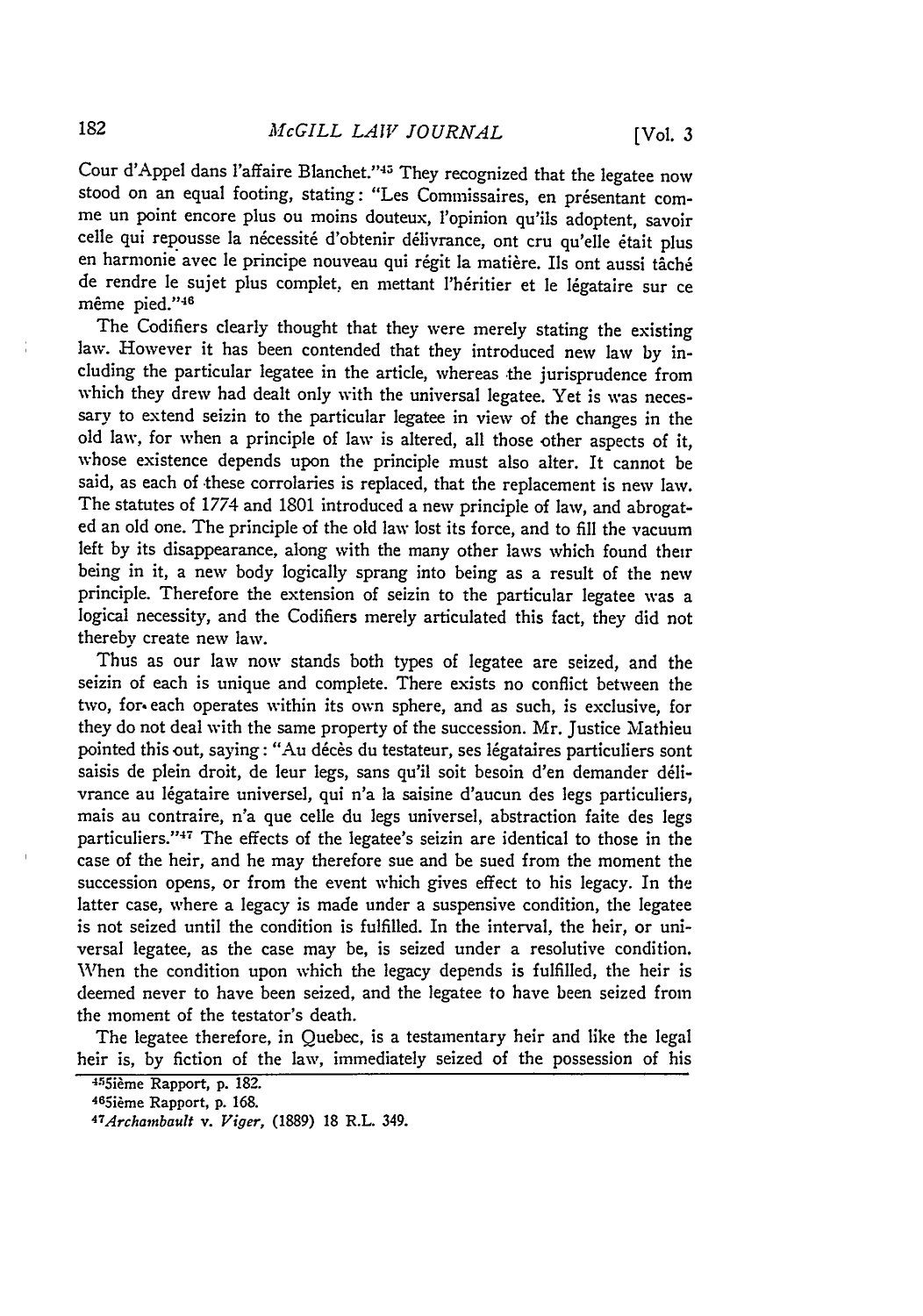legacy at the moment of the succession's opening, a radical departure from the old law, wherein our laws originally found their source. It is a unique position and demonstrates another example of the successful combination of principles drawn originally from conflicting sources which characterizes many aspects of the law of the Province of Quebec.

## **THE** SEIZIN OF **THE** TESTAMENTARY EXECUTOR

The executor, although not a successor is also granted by law, seizin of the moveable property of the succession by the terms of article 918 C.C. which states, in part: "Testamentary executors, for the purpose of the execution of the will, are seized as legal depositaries of the moveable property of the succession, and may claim possession of it even against the heir or legatee.

This seizin lasts for a year and a day reckoning from the death of the testator, or from the time when the executor was no longer prevented from taking possession."

The seizin of the testamentary executor originated in the law of tie *pays* de *droit coutumier,* to protect legatees. Since seizin was given only to the heir, he was in a position to ignore the legacies granted by his predecessor. The practice therefore arose of appointing an executor to see to the fulfillment of the testator's wishes. Lamoignon states: "C'est une règle fondamentale en matière de succession que la mort saisit le vif. La propriété et la possession de tous les effets de l'hérédité passent donc, sans aucune intervalle de temps, sur la tête et dans les mains de l'héritier. Ainsi, il est souvent le maître de rendre les dispositions du testateur auquel il succède, illusoires . . . quand personne n'a qualité apparente pour l'en empêcher par l'apposition des scellés.

On a remédié, en partie, à cet inconvénient en France en établissant l'usage des exécuteurs testamentaires que les testateurs peuvent choisir, et qui sont saisis par cette seule qualité de la possession de tous les biens de l'hérédité, et du pouvoir de les administrer au désir du testament qui les a établis."48

The office is: " $\dots$  un mandat, mais un mandat soumis à des règles toutes spéciales."<sup>49</sup> For example it begins with the death of the principal, while ordinary mandate ceases at such time. The executor is the agent of the **de** *cujus,* not of the heirs or legatees, and they cannot prevent him from fulfilling his charge. However he must, as must all agents, remain within the bounds of his mandate, whether they are imposed by law or determined by the will of the testator. His mandate is to execute the wishes imposed by the will and it is to do so that the seizin is given him, the same seizin as given the heir or legatee, for as Me. Aimé Geoffrion, pleading before the Court of

<sup>48</sup> Lamoignon, vol. 2, T. 49, **p.** 429.

<sup>49</sup> Colin et Capitant, *op. cit.,* vol. **3, p. 902.**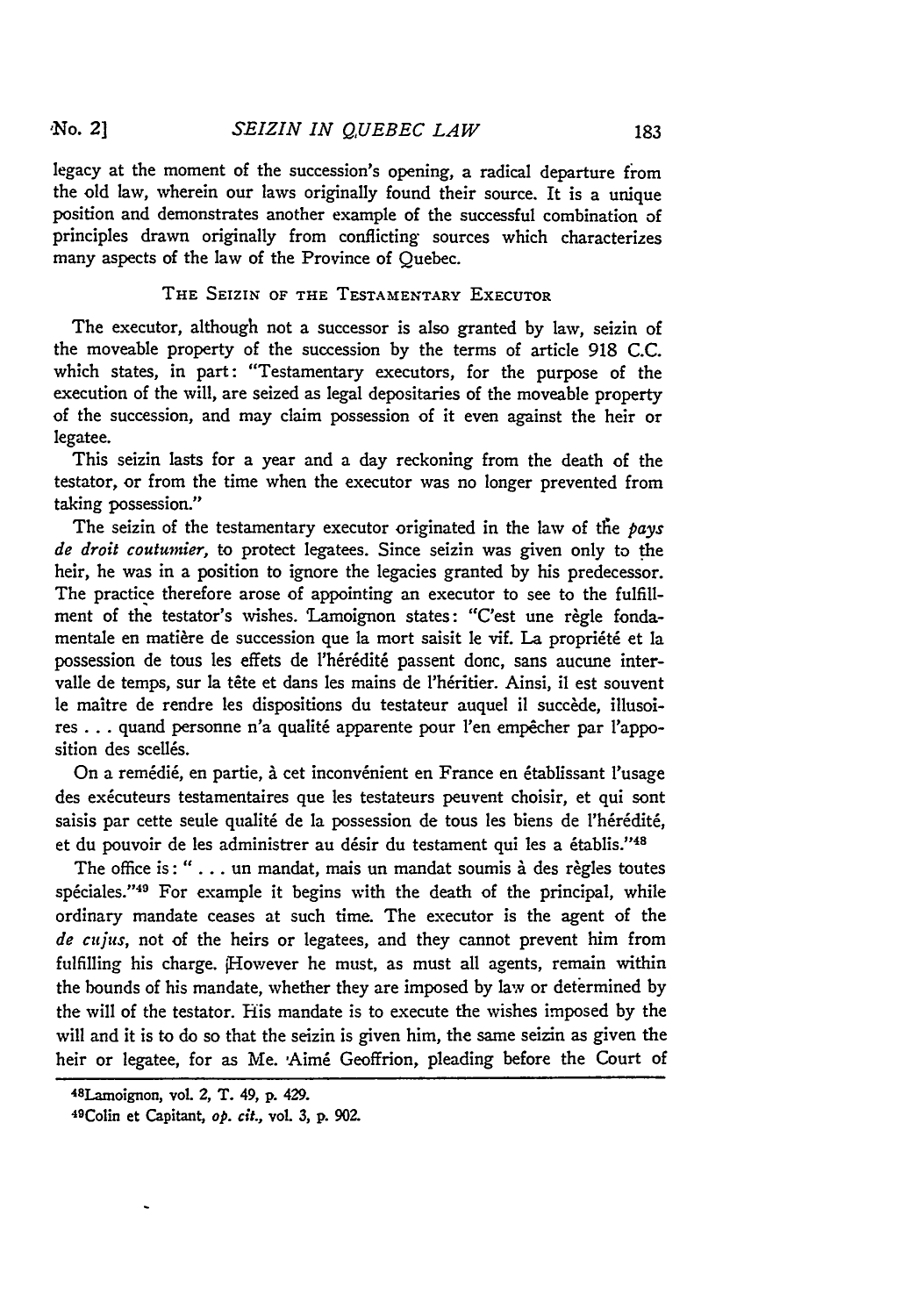Appeal said: "La saisine 6tablie par l'article 918 C.C. est une fiction de ]a loi, et la saisine, dans son sens légal, c'est la possession d'une chose."<sup>50</sup>

The executor is therefore deemed to be possessor of the moveable property of the succession from the moment of the testator's death, to enable **him** successfully to carry out his mandate. In other civil jurisdictions such as France, Louisiana or Haiti, the codes provide for the seizin of the executor only when it has been expressly given him by the testator in the will; the seizin does not flow from the law alone. However in Quebec we may distinguish two types of seizin, the legal and the testamentary. The former comes from the law and cannot be revoked. The latter comes from the will of the testator, who, by article 921 C.C. may modify, restrict or extend, the powers, **the** obligations, and the seizin of the executor. As Baudouin says: "Alors que **!e** droit français ne donne la saisine à l'exécuteur testamentaire que si le testateur lui-même y a pourvu, le droit québecois connait deux sortes de saisine: la saisine légale conférée à tout exécuteur du simple fait de sa nomination, et la saisine testamentaire par laquelle le testateur peut modifier la première, soit en augmentant, soit en diminuant les pouvoirs normaux et légaux de l'exécuteur."<sup>51</sup> These two seizins, while distinct in origin, do not, however, have a co-equality of position; a certain precedence must be given to the legal for it cannot be prevented by the testator who may only modify it. The legal seizin may exist without the testamentary, but the latter cannot stand alone.

The principal question is, what is the relation between the seizin of the executor, and that of the heir or legatee. At first glance there appears to be a contradiction for it seems impossible that two persons should be legal possessors of the same thing at the same time. However no incompatibility exists for the natures of the two possessions are different. The heir, or legatee, has possession as owner, while the executor possesses only as a depositary and administrator, with no real right in the property he holds.<sup>52</sup> The two operate concurrently, for the executor possesses for and in the name of the heir or legatee, who are the owners of the property he detains, by virtue of the will of the testator, for the purposes of the execution of his mandate. Toullier says: "Cette saisine n'empêche point celle de l'héritier . . . c'est toujours l'héritier qui est le véritable possesseur; lui seul est saisi comme propriétaire."<sup>3</sup> However, in one aspect, the executor's seizin takes precedence for he is empowered, in virtue of it, to claim possession of the moveable property even against the heir or legatee.<sup>54</sup>

*<sup>5</sup> o. Iarchcssa'dt v. Durand,* (M.L.R.) 5 **Q.B.** 364.

<sup>5</sup>lBaudouin, *op. cit.,* **p. 1167.**

<sup>5</sup> 5 2Aubry et Rau, *Droit Civil Fran¢ais,* vol. **7,** no. **711;** Troplong, *Du D,5 p61,* **no.** 245, Ricard, *Don.* part. *2,* no. **71;** *Marchessaull v. Durand, supra.*

<sup>53</sup> Toullier, *op. cit.,* no. 212.

*<sup>•</sup> 4Cook v. La Banque de Quibec,* **(1893)** 2 **Q.B.** *172; Aornandeu v. McDonndl,* **30 L.C.J.** 120.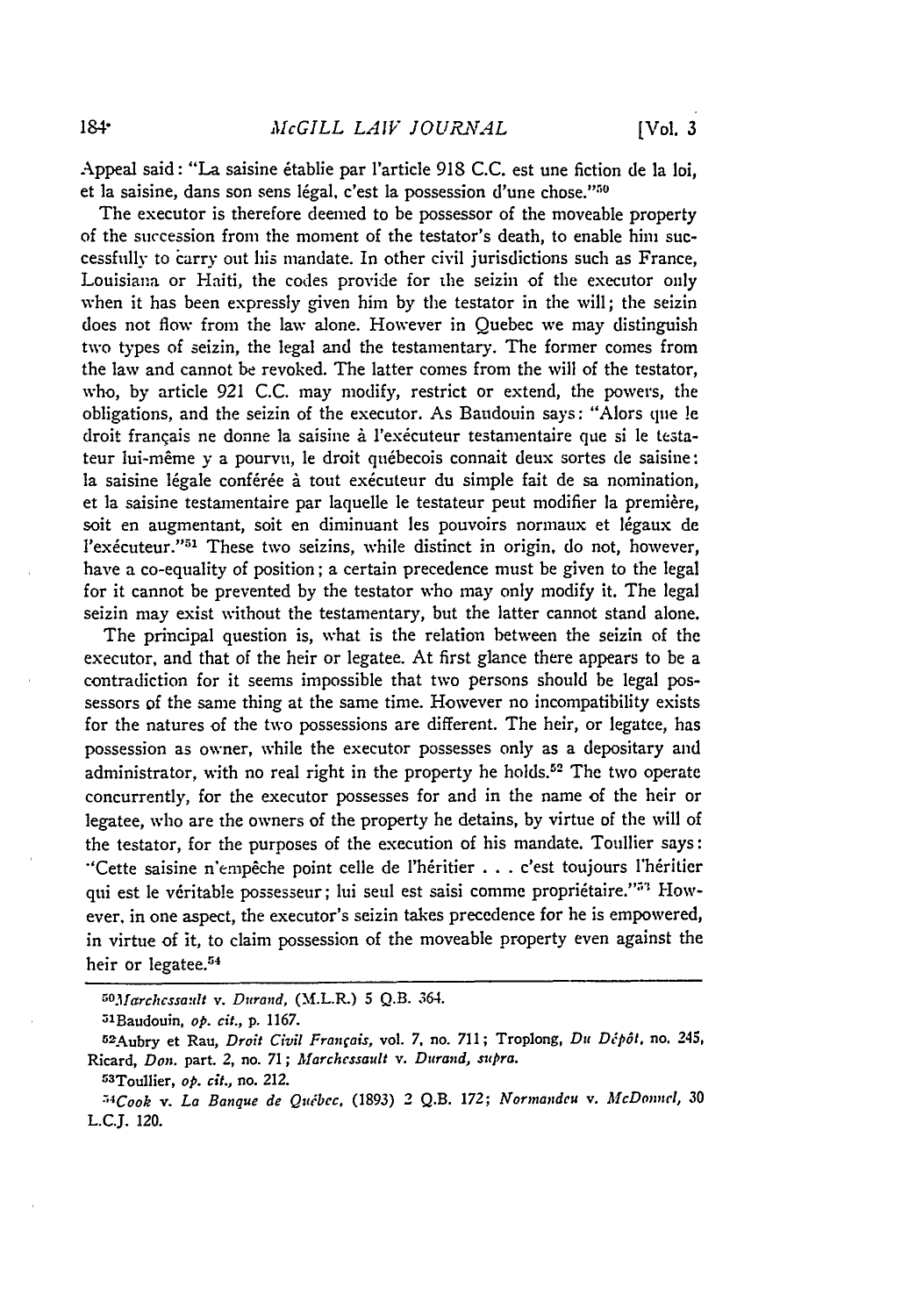-No. 2]

His seizin extends only to the moveable property, unless explicitly extended **by** the will to include the immoveable also, and moveables comprise only those actually in existence at the testator's death, thus excluding the revenues accruing from the immoveables during the executor's term of office.<sup>55</sup> The law limits his seizin to a year and a day from the death of the testator or from the time he was no longer prevented from taking possession, but again this may be altered or extended **by** the testator. It has been decided that it begins from the moment of the testator's death, and the taking of inventory is not a prerequisite to the seizin. It is automatic and instantaneous, and the executor needs no authorization to take possession. 'As Pothier says: "Les effets de la saisine de l'exécuteur testamentaire sont que l'exécuteur peut se mettre lui-même en possession des biens de la succession."<sup>56</sup>

As a result of his seizin, the executor may sue the debtors of the estate, and be sued by its creditors. This raises the question as to whether a judgment against the executor constitutes *chose jugée* against the heirs or legatees. The better view is that it does not, for the executor does not represent the succession, he only administers it. Baudry says: "Pas plug comme demandeur que comme défendeur, l'exécuteur testamentaire ne peut représenter la succession en justice. Aucun texte n'en fait ie représentant des héritiers. Or, du jour du décès du testateur, ses héritiers sont les seuls représentants de la succession . . . Si néanmoins, il s'agissait, le jugement qui serait rendu contre lui ne serait certainement point opposable aux héritiers." 57 And Baudouin says: "S'il y a contestation on admet qu'il *n'y* a pas d'autorité de chose jugée à la décision rendue entre le tiers et l'exécuteur testamentaire au regard de l'héritier."<sup>58</sup>

The executor is therefore an administrator, who is given the same seizin, the possession by fiction of law, as is given the heir or legatee, although, except when so stated, he is neither owner of, nor successor to the property he possesses. The seizin is given him to permit him to execute the mandate imposed upon him by the testator, and may be invoked even against the heir or legatee. It is but another example of the melding of two laws, for although its origin lies in old France, it has not the rigidity of its modern French counterpart, being modified by the notion of freedom of willing which came to this Province with the English.

#### **THE LEGISLATURE AND THE LAW**

The question of seizin was looked upon as a reasonably cut and dried aspect of our law until **1892,** when the first of a series of succession duties acts was introduced. These taxing measures once again brought the notion

<sup>5</sup> .sRicard, *op. cit.,* no. **77;** Mignault, *op. cit.* **p.** 461; Roch, *Traiti de Droit Civil Canadien,* vol. **5, p. 517.**

<sup>56</sup>Pothier, *op. cit.,* no. 218; also Toullier, *op. cit.,* no. **585.**

<sup>5</sup> TBaudry-Lacantinerie et Colin, *op. cit.,* **p.** 336.

<sup>58</sup> Baudouin, *op. cit.,* **p. 1167;** also *Morency v. Mercier,* (1928) 31 P.R. 134.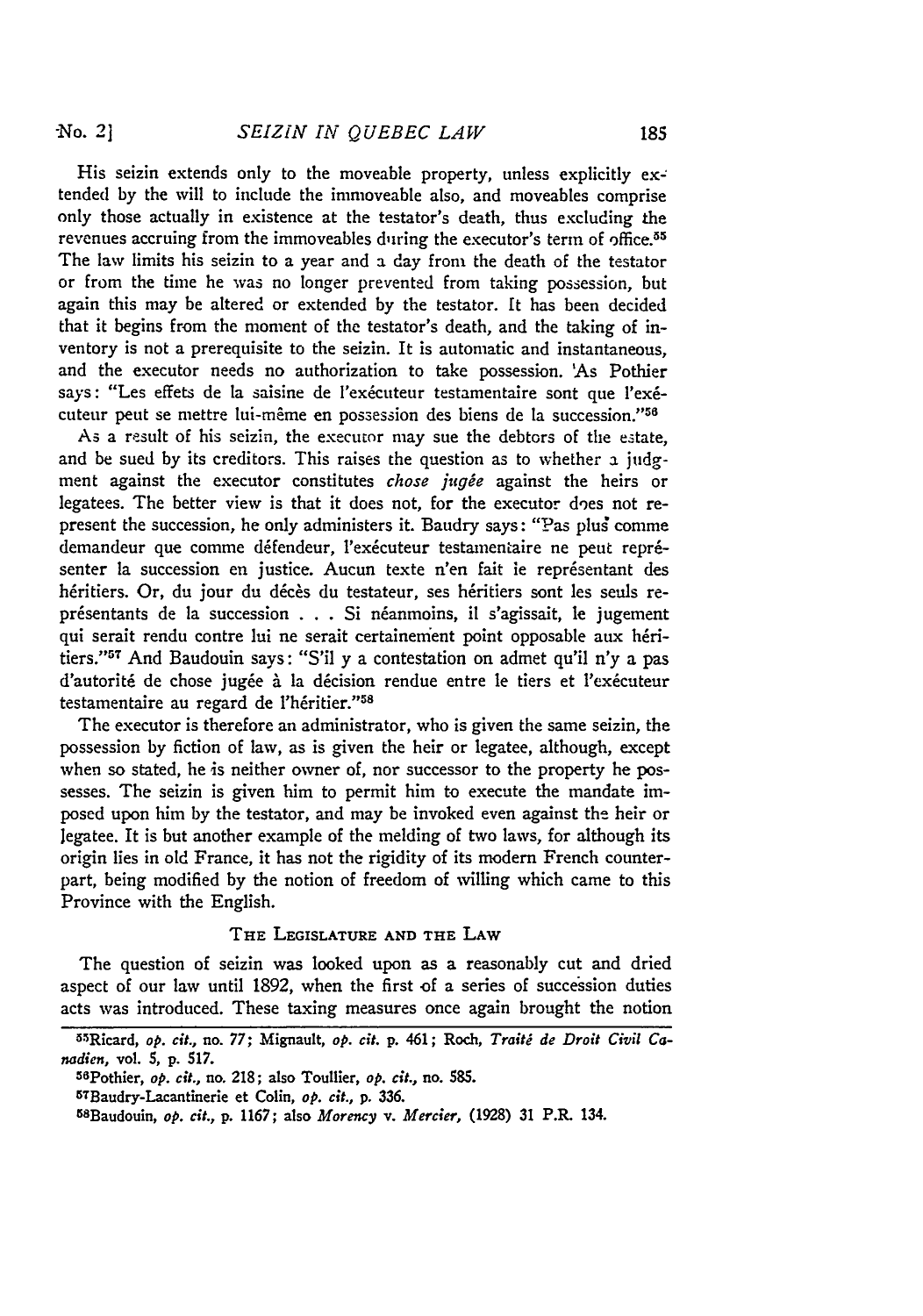of seizin to the attention of the lawyers of this Province, posing the problem as to whether or not certain provisions of these acts have partially nullified or suspended the maxim, *le mort saisit le vif.* The question has been before our courts many times in the intervening 65 years, and to many observers it remains unsblved, or only partially answered.

The original statute, 55-56 Vict. c. 17, put into force June 24, 1892 became articles 1191b to 1191i of the Revised Statutes of 1888. The provision which has proved so contentious was article 1191d which read: "Nul transport des biens d'une succession n'est valide et ne constitue un titre, si les droits payables en vertu de cette loi n'ont pas été payés, et aucun exécuteur, fidéicommissaire, administrateur, curateur, héritier ou légataire ne peut consentir à un transport, ni au paiement des legs à moins que ces droits n'aient été payés ou à moins qu'un certificat n'ait été délivré par le percepteur du revenu de la province à l'effet qu'aucun droit n'est exigible."

The text was altered gradually and finally appeared as article 14, paragraph 7 R.S.Q. 1925, C. 29 reading in part: "Sujet aux dispositions de P'article 13, nul transport des biens d'une succession n'est valide et ne constitue un titre, si les droits payables en vertu de la présente section n'ont pas été payés; et, aucun exécuteur, fidéicommissaire, administrateur, curateur, fidéicommissaire, administrateur, curateur, héritier, légataire ou donataire, comme susdit, ne peut consentir à un transport, ni au paiement des legs, et aucune personne ou corporation ou aucun agent de transferts pour une corporation ne peut accepter ou enregistrer un transfert d'actions dans ses livres, et aucun assureur ne peut payer valablement les sommes dues à raison d'un décs, à moins que les droits exigibles n'aient été complètement payés et à moins qu'un certificat attestant que ces droits ont 6t6 payts ou qu'il *n'y* en a pas d'exigibles n'ait 6t6 dtlivr6 par le percepteur du revenu *... "*

In 1930, by Geo. V c. 28, a significant alteration appeared, and the section was amended to read, in part, as follows: "Subordonnement aux dispositions de l'article 13, nulle transmission de biens appartenant, lors de son décès, à une personne décédée, ne peut se faire, et un transport de ces biens n'est valide ou ne constitue un titre à ou pour ces biens, tant que le droits exigibles en vertu de la présente section n'ont pas été complètement payés et qu'un certificat, contenant une description des biens et attestant que ces droits ont été payés, ou qu'il n'y en a pas d'exigibles, n'a pas été délivré par le percepteur du revenu **. .** ." This is the version we now find as section 44 of the present act. The prohibitions to executors and other administrators or holders has now become section 45 and is too lengthy to recite herein. Suffice it to say that it prohibits executors, trustees, curators, heirs, legatees, donees, corporations, transfer agents, depositaries, banks and insurers to pay out sums in their hands until the succession duties have been paid.

These two sections appear under the heading *Mesures de Contr6le,* and by their terms impose severe restrictions upon the rights of the heirs or legatees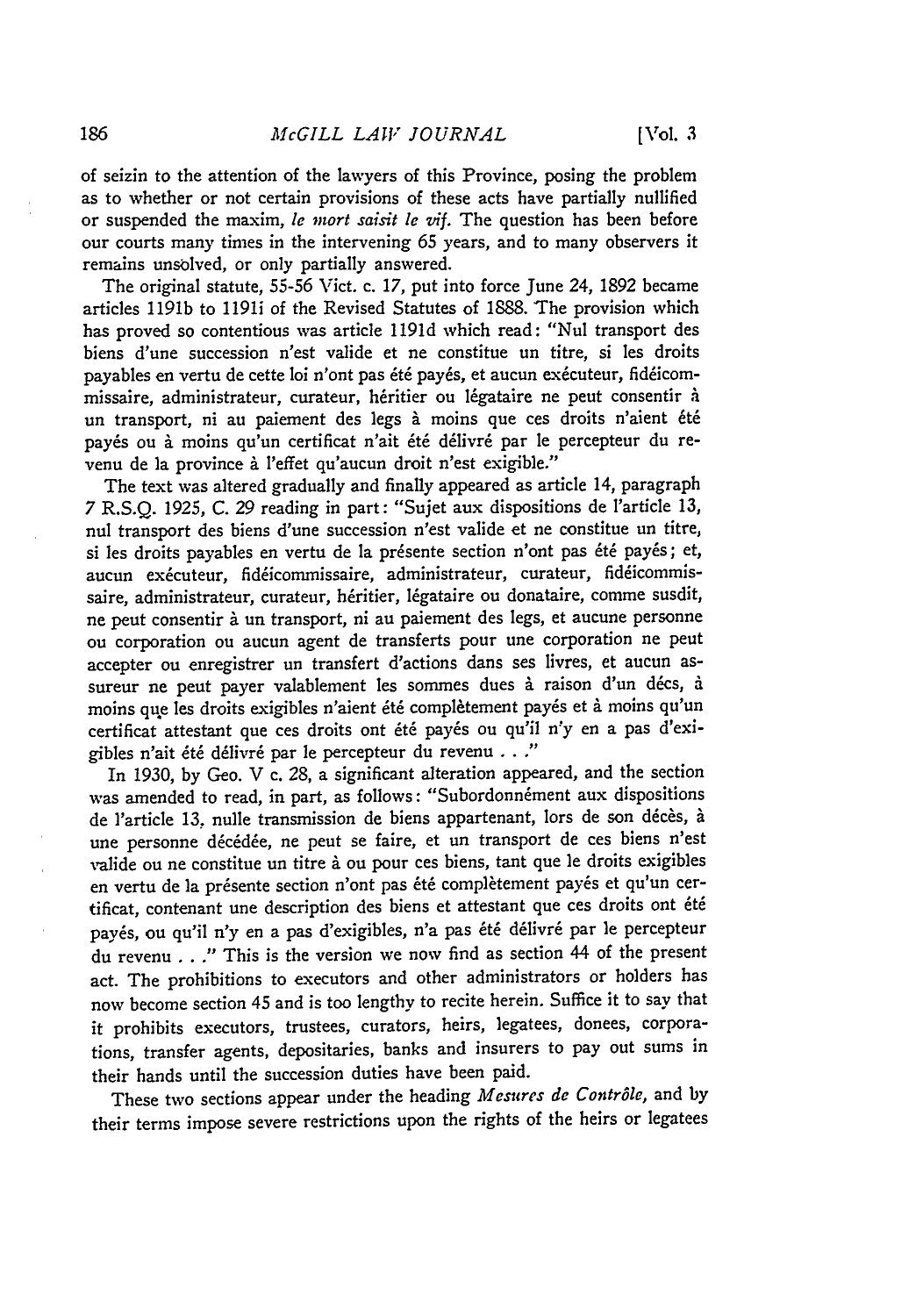for the purpose of safeguarding the payment of the duties. Seizin we have defined as that legal possession which permits the heir or legatee full and free exercise of the rights inherent in the succession. Have these provisions abolished the legal seizin, and placed the heirs and legatees in a position analagous to the irregular heir requiring them to be put in possession in virtue of a certificate issued by a government official? Have the provisions of articles 607 and 891 been made meaningless? In short, is the heir or legatee still seized, or has this act made the payment of the duties a prerequisite of their seizin. We are faced with a valid statutory provision on one hand, and on the other, an established maxim of civil law. Are these two then irreconcilable, and if not, how is the reconciliation to be effected?

# **THE** LAW **AND THE COURTS**

Few questions have received as many and varying interpretations by our courts. An attempt will now be made to trace the interpretation of this section through the jurisprudence marking off three broad periods. First the decisions up to the amendment of 1930, then from that date to 1944 and 1945 in which years the cases of *Jean v. Gagnon59 and Sokoloff v. Iron Fireman60* were decided, and finally from those decisions to the present date. In this pursuit three main questions must be kept in mind. Does section 44 prevent the immediate devolution of the ownership of the property of the succession; second, does it suspend the seizin; and third, does it, in fact, interfere with neither of these processes.

The section, as it stood prior to 1930 in no way interfered with the immediate devolution of property to the heirs or legatees. In *Thievierge v. Cinqinars,* it was held: "La loi qui dit que nul transport des biens d'une succession n'est valide et ne constitue un titre si les droits voulus n'ont pas été payés ne comprend pas la simple transmission ou dévolution des biens du défunt à ses héritiers ou légataires . . . ."<sup>61</sup> And Sirois says: "Cette disposition s'applique-t-elle aussi à la simple transmission des biens par le décès? On l'a prétendu, mais à tort."<sup>62</sup> And in 1928, it was held: "La nullité du transport de biens d'une succession dont les droits n'ont pas été acquittés, ne s'applique qu'à une aliénation par l'héritier; elle n'affecte aucunement la transmission du patrimoine du *de cujus.*"<sup>63</sup>

The prevailing interpretation of this section was that it only applied to subsequent transfers of the property, and did not affect the transmission, by death, of either the property or the seizin thereof. It did not prohibit an heir or legatee from taking possession himself, it only prevented certain persons

| <sup>59</sup> Jean v. Gagnon, [1944] S.C.R. 175.                  |
|-------------------------------------------------------------------|
| <sup>60</sup> Sokoloff v. The Iron Firemans Co., [1945] K.B. 201. |
| <sup>61</sup> Thievierge v. Cingmars, (1897) 13 S.C. 398.         |
| 62Sirois, Des Droits Sur les Successions, 4 R.L. n.s. p. 553.     |
| $63$ <i>Yiau v. Viau.</i> (1928) 48 K.B. 177.                     |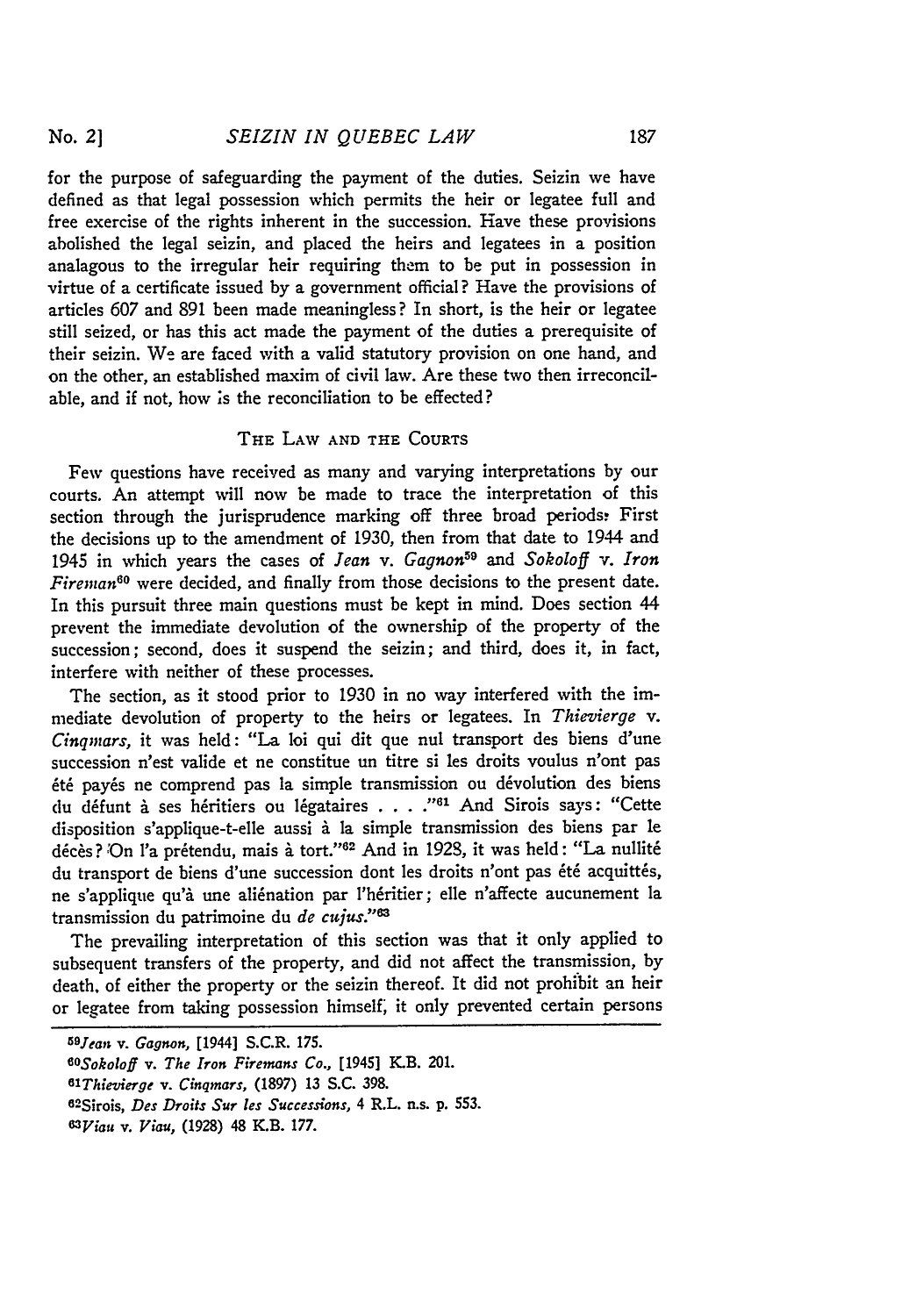already in possession from transfering that possession to another. This is evidenced by the use of the word *transport,* which means a giving over. Therefore the section, prior to 1930 did not affect the seizin of the heir or legatee who still was instantaneously invested with the legal possession of his bequest, it only meant that he was "frozen" in his possession, as a guarantee of payment, until the duties exigible were acquitted. 'However in 1930, an attempt was made to extend the section to cover even the transmission by death, by amending the section, as set out above, and inserting for the first time, the word *transmission.*

The amendment law came before the Court of Appeal in 1935, in the case of *Cardinal v. Langevin.6 <sup>4</sup>*This case dealt with a petition in continuance by the universal legatee. The petition was dismissed, the Court holding that in view of the amendment, the property was not effectively transmitted until the duties were paid, and until such time, the legatee did not have the necessary quality to continue the action. Mr. Justice Hall said: "It is obvious that this amendment was made with the definite purpose of meeting Cannon's objection, and giving effect to Fitzpatrick's obiter, that the payment of the duties should be a condition precedent to the devolution of the property of the estate. It may be doubted whether it was the intention, or that it was within the competence of the legislature to repeal the common law that heirs, when they inherit, are seized by law alone of the property, rights and action of the deceased **....** Transmission can have no other meaning than the devolution of the property and rights." Although the learned judge seems to confuse ownership and seizin, it appears clear, that in his view, the property did not pass to'the heirs or legatees until the duties were paid.

In the case of *Desrochers v. Desrochers*,<sup>65</sup> the Court of Appeal allowed a petition in continuance, holding that such a petition was merely a request for judicial recognition of status, and as such was not prohibited by section 44. However the interpretation that the section prevented the immediate devolution of ownership prevailed, Mr. Justice Bond saying: "All the act says is, that no transmission of any property, or transfer thereof shall be valid. It does not purport to deprive the heirs, legal or testamentary, of their status or quality as such. There is a suspensive condition as respects the vesting of ownership or rights of ownership in the heir or any other beneficiary." The Quebec courts continued to so hold in subsequent cases, among which are Findlay v. Lusk,<sup>66</sup> Lauterman v. Eisenberg<sup>67</sup> and Plamondon v. Pla-*7nondon.68*

*<sup>64</sup>Cardinal v. Langevin,* **(1935) 59** K.B. **351.** *65 Desrochers v. Desrochers,* (1937) 63 *Y-B.* 352. *6SFindlay v. Lusk,* (1941) 79 S.C. 350. *67 Lauterman v. Eiscnberg,* (1941) 79 S.C. 109. *68 Plamondon v. Plamondon,* [1942] S.C. 237.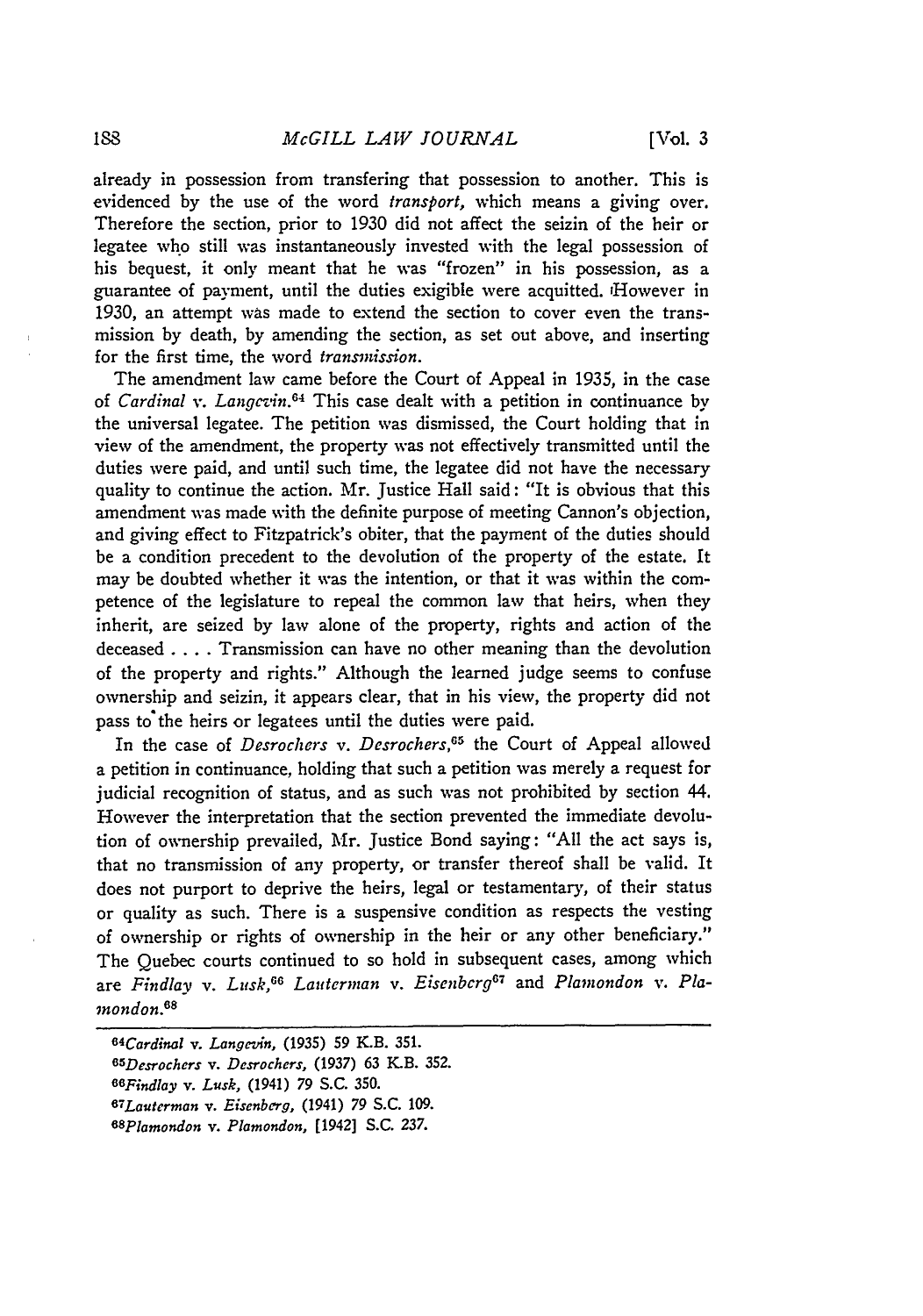All these decisions stated that the law suspended the devolution of ownership, and seizin, when mentioned at all, was treated in only a cursory fashion, and confused with ownership.

Then, in 1944, the Supreme Court was called upon to decide the question.<sup>69</sup> Here, at last, the proper distinction between the transfer of ownership, and seizin was made. Having so differentiated, the court went on to say that the prohibition of section 44 did not conflict with the recognized principle of the civil law, that the heir inherits *operatione legis,* the estate of the deceased. The transmission of the property, from the moment of death, is not subordinated to the payment of the succession duties. This decision was followed by the Court of Appeal in 1945.70 Mr. Justice St. Germain said: **"** . . . il semble impossible d'admettre que ce texte de la loi ait ainsi révolutionné les dispositions du code civil, et que l'on ait voulu que tant que les droits successoraux ne sont pas payés, la propriété des biens demeure suspendue."

This is the correct view. If we are to interpret this section to mean that the right of ownership itself is suspended until the duties are paid, then every succession is automatically vacant, for who would own the property in the interim? Certainly not the Crown, for then the heir would be using Crown money in many cases, to pay the duties, and furthermore, such an intrusion into the domain of private ownership would smack of a collective spirit undreamt of **by** even the most radical socialist. To conceive of the succession owning itself during the interval would be a return to the Roman *hereditas iacens,* a concept alien to our law. And finally, one of the oldest maxims of the civil law is that a succession cannot remain in suspense, so we must therefore conclude that the legislature did not intend to introduce any of these alternatives. It must be remembered that section 44 is but one provision of a fiscal statute; and to hold that it could, as such, amend the civil law, is to give it a force beyond all bounds of normal legal interpretation. The terms of articles 583 C.C. and **596** C.C. have lost none of their effect, and from the moment of decease, the successor is owner of that property to which he succeeds, even though the entire estate be gift wrapped in Succession Duties Acts.

# LE MORT **NE** SAISIT-IL PLUS **LE** VIF?

In *Jean v. Gagnon,* the Supreme Court interpreted the word *transmission* to mean the seizin of the heir. Does this therefore mean that section 44 suspends the immediate legal possession of the heir? In other words has the heir or legatee no capacity to act as such until the duties are paid, and a certificate from the collector produced. This question must be discussed in reference to specific cases, which are divided into two main groups, those prior to the amendment of **1930,** and those since that date.

*<sup>69</sup> fean v. Gagnon,* [1944] S.C.R. **175.**

*loSokoloff v. Iron Fireman Company,* [1945] K.B. 201.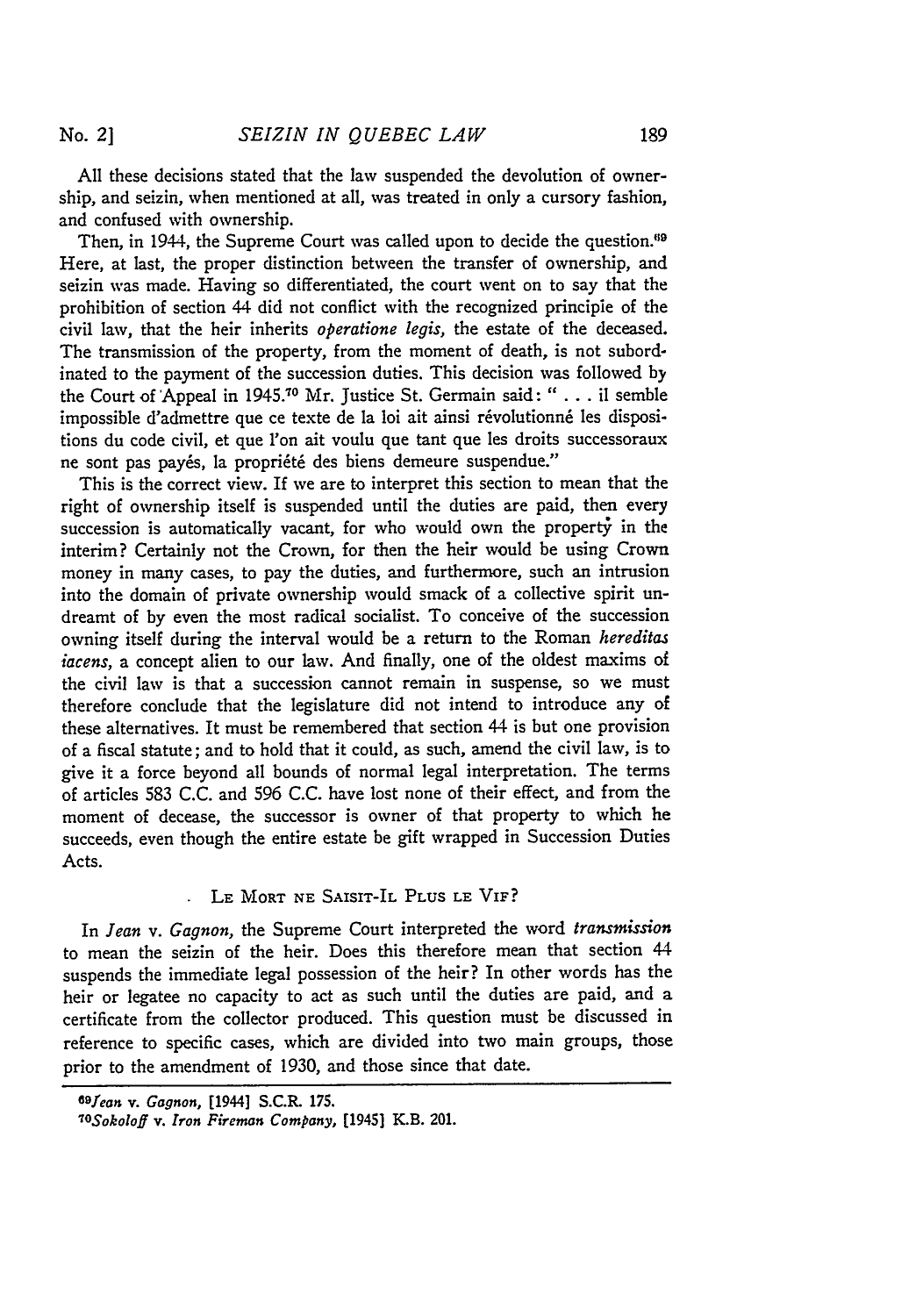The prevailing view taken by the Courts, during the former period, was that the heir or legatee was only prevented from alienating or transferring the property he had inherited. In 1897, the Superior Court allowed an heir to sue upon a note, prior to the payment of duties.<sup>71</sup> Two years later, it was held that a petition from an order awarding certain shares held by a deceased person in trust, should be allowed, on the ground that the non-payment of the duties did not prevent the heir or executors from taking possession of the estate.72 The Appeal Court, in 1921, allowed recognition of a right of servitude prior to payment of the succession duties.<sup>73</sup> In *Lafrance v. Thiffeault*, it was held that the universal legatee was entitled to take up the instance whether the succession duties had been paid or not. It was further held that the seizin was in no way suspended or interfered with.<sup>74</sup> Again, the Superior Court held that the omission to pay the duties and produce the certificate, did not deprive an heir of the recourse provided him by law, to recover debts due to the succession. 75 Finally, in **1930,** it was decided that the failure to pay the duties did not prevent an heir from seeking the recovery of a debt due to the succession, by continuing a suit instituted by the deceased.<sup>76</sup> It is clear from these decisions that the Courts believed the heirs or legatees to still be seized, but once seized they were frozen in their possession until the duties were paid. In other words the civil law immediately put them in possession, while the fiscal law prohibited them from relinquishing it, once received.

With the addition of the word *transmission* in 1930, a stricter interpretation was given this section. The word *transmission* was interpreted by many to mean seizin, and thus our courts, in numerous cases, denied the heir or legatee any capacity to act until the duties were paid. Mr. Justice Surveyer held that a universal legatee cannot perform any acts resulting from his status and attempt to recover debts due the succession prior to paying the duties.<sup>77</sup> That same year, the Appeal Court decided that particular legatees could not demand that the beneficiary heir be declared insolvent, until the duties were paid.<sup>78</sup> In *Cloutier* v. *Cloutier* it was held, that since the section in question prohibits any transmission of property to the heirs, an action in partition cannot be instituted until the duties are paid. 79 In another case Mr. Justice Forest held, that a petition in continuance of suit cannot be instituted

*<sup>7</sup> -Thivierge v. Cinqmars, (supra). <sup>72</sup> 1n Re Denoon and The Taylor Hydraulic Air Co.,* (1899) 15 S.C. **567.** *7 3Roberval v. Simard,* (1921) 31 K.B. 328. *74Lafrance v. Thiffeault,* (1924) **37** K.B. 278. *75 Lemay v. Boissoncault,* (1925) **63** S.C. 266. *76Leduc v. C.N.R.,* **(1930)** *33* P.R. **383.** *77 Meunier v. L'Hcurcux,* (1935) 74 S.C. **360;** also *Turner* v. *Leavit, (1935) 73* **S.C.** 521; *Taillon v. Brouillard,* [1943] S.C. 140; *Brosseau v. Cornfield,* (1940) 43 P.R. 417; *Bernier v. Blais* (1941) 45 P.R. 45; *Labrie v. Thievierge,* (1941) 45 P.R. *393; Lavoie v.*

*Bouchard,* [1947] **S.C.** *493.*

*<sup>78</sup> Hritiers de Dame Chateau v. Richot,* **(1935)** 59 K.B. **1.**

*<sup>79</sup>Clouticr v. Cloutier,* (1938) 76 S.C. 59.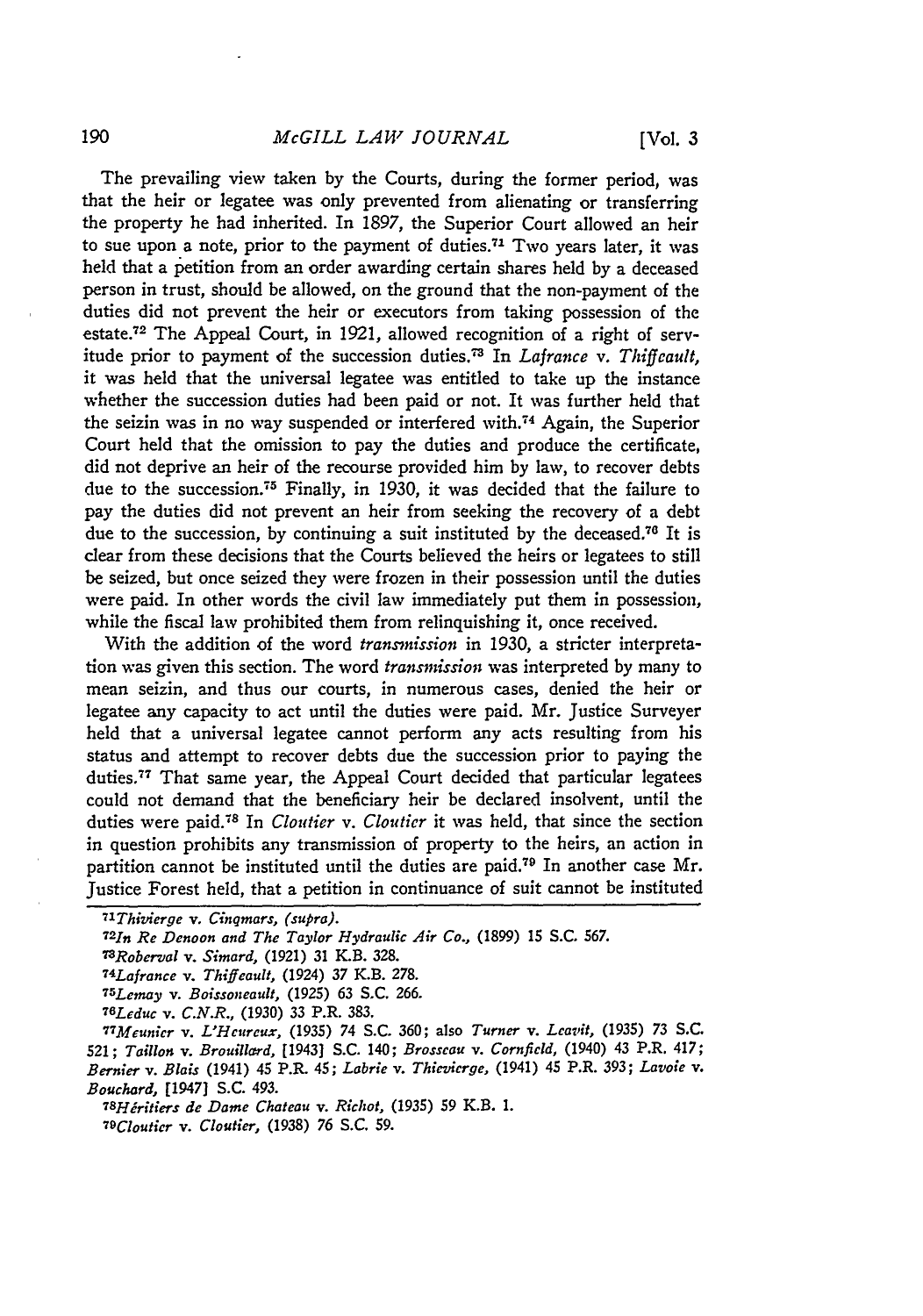until the duties are paid.<sup>80</sup> Yet again it was held: "Un héritier ne peut se pourvoir devant les cours de justice de cette province, pour réclamer une part d'une succession ou d'un héritage sans établir au préalable que les droits successoraux ont été acquittés."<sup>81</sup> And in 1954 an action by an executor claiming money due the estate was dismissed on inscription in law due to the fact that the duties were not paid.<sup>82</sup>

However this interpretation was not unanimous, and certain judges felt that it imposed an undue hardship on successors. Consequently many decisions were tempered by considerations of equity, as the courts introduced subtle distinctions to escape the apparent rigidity of section 44. In *Desrocherr v. Desrochers,* an heir presented a petition in continuance of suit. The Court of Appeal allowed it, before payment of the duties, since nothing in the Act precluded an heir from judicially establishing his title as such, and since it involved no transfer to or **by** him.83 This distinction was preserved in *Paradis v. Brunet,* where it was held: "L'action en rediition de compte et partage peut être intentée par un héritier sans le payement préalable des droits de succession. Il ne s'agit là que d'une demande judiciaire pour faire établir la qualité d'héritière de la demanderesse."84

To further lighten the restrictions of the act, another distinction was drawn, between the right to demand payment, and the payment itself. In an Appeal Court decision it was held: "Le bénéficiaire d'une assurance n'est pas empêché de réclamer en justice l'indemnité convenue dans la police, par le motif qu'il n'aurait pas acquitté les taxes de succession; il ne peut, néanmoins, obliger la compagnie à verser la somme due avant de se conformer aux dispositions de la loi à cet égard."<sup>85</sup> And in 1952 it was held: "Aux termes de la loi des droits sur les successions, ce n'est pas l'action, mais le payement qui est prohibé, avant que ces droits ne soient acquittés. Un héritier peut donc poursuivre et être poursuivi sans qu'il soit allégué ni prouvé, que les droits successoraux ont été payés."86 Consequently a successor could institute action and obtain judgment, prior to the payment of the duties. In this series of judgments may be seen a return to the pre-amendment interpretation, which denied that seizin was suspended, holding that the section prohibited only subsequent transfers of the property, not actions.<sup>87</sup>

*88 Gregoire v. Gaudreault,* **[1952], S.C. 156.**

*8T Kack v. Savard,* **(1937)** 41 P.R. **238;** *Desruisseaux v. Lafleur,* **(1937)** 41 P.R. **371;** *Capital Trust v. Connolly,* (1940) **79 S.C. 39;** *Lazure v. Eden,* **[19521** P.R. 147.

*SoCasavant v. Dr. X.,* (1939) 77 S.C. 447.

*<sup>8</sup>lConnolly v. Estate Michael Connolly,* (1938) 40 P.R. **36.**

*<sup>82</sup> Guarantee Trust v. Barnabi,* [1954] **S.C.** 411.

*<sup>83</sup>Desrochers v. Desrochers, supra;* also *Sokoloff v. Iron Fireman Co., supra;* R,' *pington v. Vaillancourt,* [1946] K.B. 482.

*<sup>84</sup> Paradis v. Brunet,* [1947] **S.C. 156;** *Dc Lottinz4lle v. Whiteford,* (1941) **79 S.C.** 212. *8 .London Life Insurance Co. v. Sequin,* **(1933)** 55 K.B. **332;** also *Butler v. Archambault,* (1944) **11** I.L.R. 140.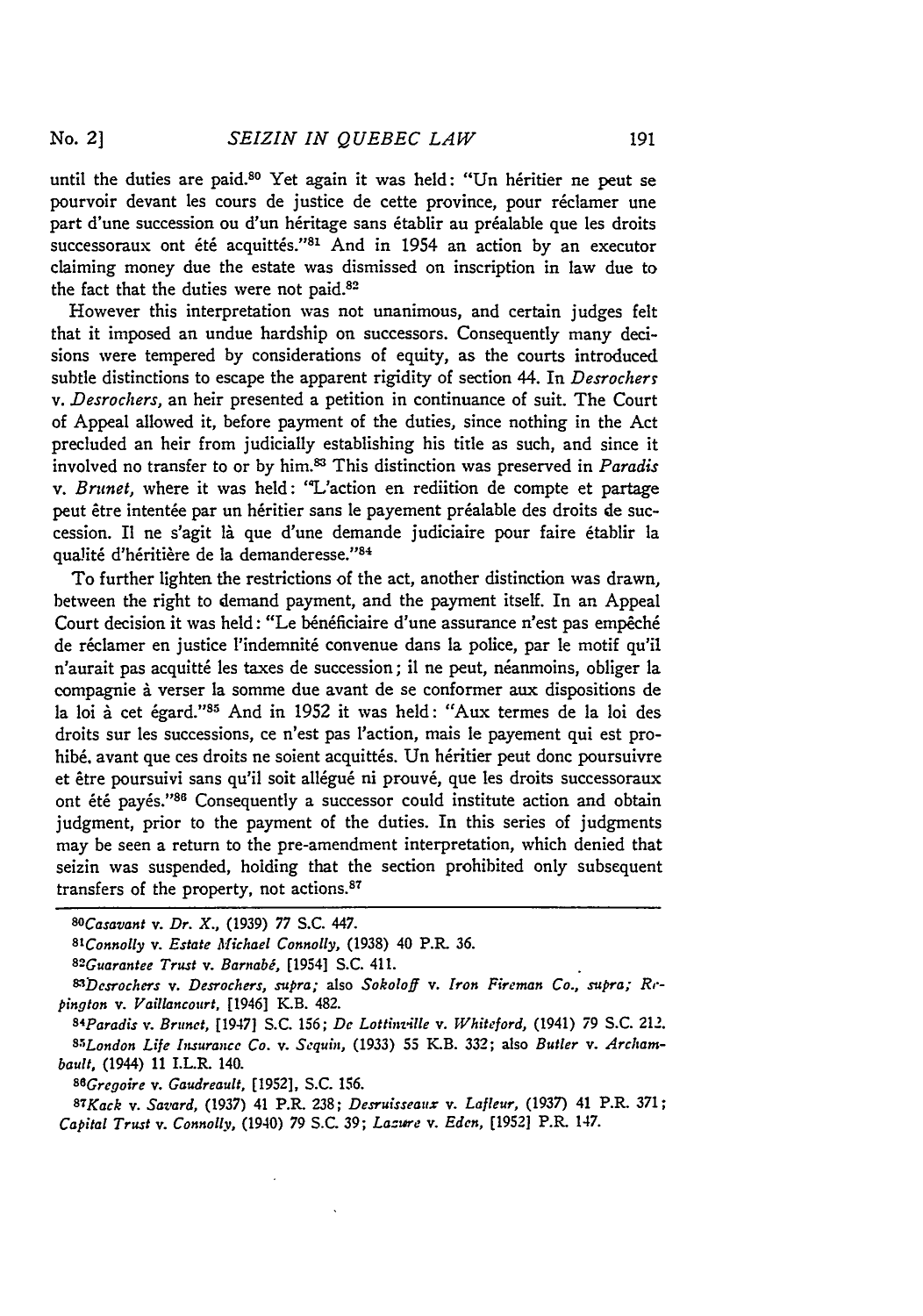In the jurisprudential history, two cases stand out, the first of these being *Jean v. Gagnon.* In this case, the Supreme Court, clearly distinguishing between seizin, and the transfer of ownership, held that section 44 of the Act suspended the legal seizin, making the payment of the duties a statutory suspensive condition, failing which the heir has no capacity to act. However, in deciding that a sale entered into before the duties were paid by the seller was valid, upon subsequent production of a certificate, they gave to the payment of the duties a retroactive effect. Consequently the nullity imposed upon such a transfer is only relative. The Court compared the position of the heir, who has not complied with the law, to that of the irregular heir, stating that the act merely creates specific incapacities to deal with the property effectively. In this last statement is hidden the germ of the correct interpretation of the section.

This judgment was carried a step further in the case of *Sokoloff v. The Iron Fireman Company.* The Court of Appeal held that a widow could continue an action for damages instituted by her deceased husband, without alleging or proving that duties had been paid. Mr. Justice St. Germain, however, took the case beyond the particular circumstances. Citing the reasoning used by the Supreme Court in *Jean v. Gagnon* to decide that the section did not suspend the transmission of ownership, he states that the same reasoning must apply to the transmission of seizin, which in his view, is a question of public order, and cannot remain in suspense. He says: "Il est bien évident, que le mot *transmission,* que nous rencontrons dans les articles de cette section II intitulée *Mesures de Contrôle*, se rapporte à tout acte de transmission, subséquent à la transmission par décès aussi bien de la saisine légale, que de la propriété. Il s'agit, dans cette section, de transmission et transport que le législateur défend à l'héritier de faire aux fins de protéger les droits du fisc, et nullement de la transmission par décès et de la propriété et de la saisine légale."

I do not doubt that the learned judge is perfectly correct in stating that section 44 of the Act does not subject the seizin of the heir or legatee to the prerequisite condition of payment of the duties. However although his discussion is the most astute to be found in the jurisprudence, it is humbly submitted that it needs to be carried slightly further to its logical conclusion. As the question stands now, after its evolution through the Courts, the provisions of section 44 and 45 suspend neither the transmission of ownership nor the transmission of seizin, per se, but do prevent subsequent transfers. However this does not fully clarify the real relationship between the meaning of section 44 and the concept of seizin.

This statute is not an act regulating the devolution of successions, or altering the civil law. It is a fiscal measure taxing the property of a succession, or the transmission of that property. The Legislature having decreed that such a tax shall be levied, is naturally desirous that it shall be paid, and this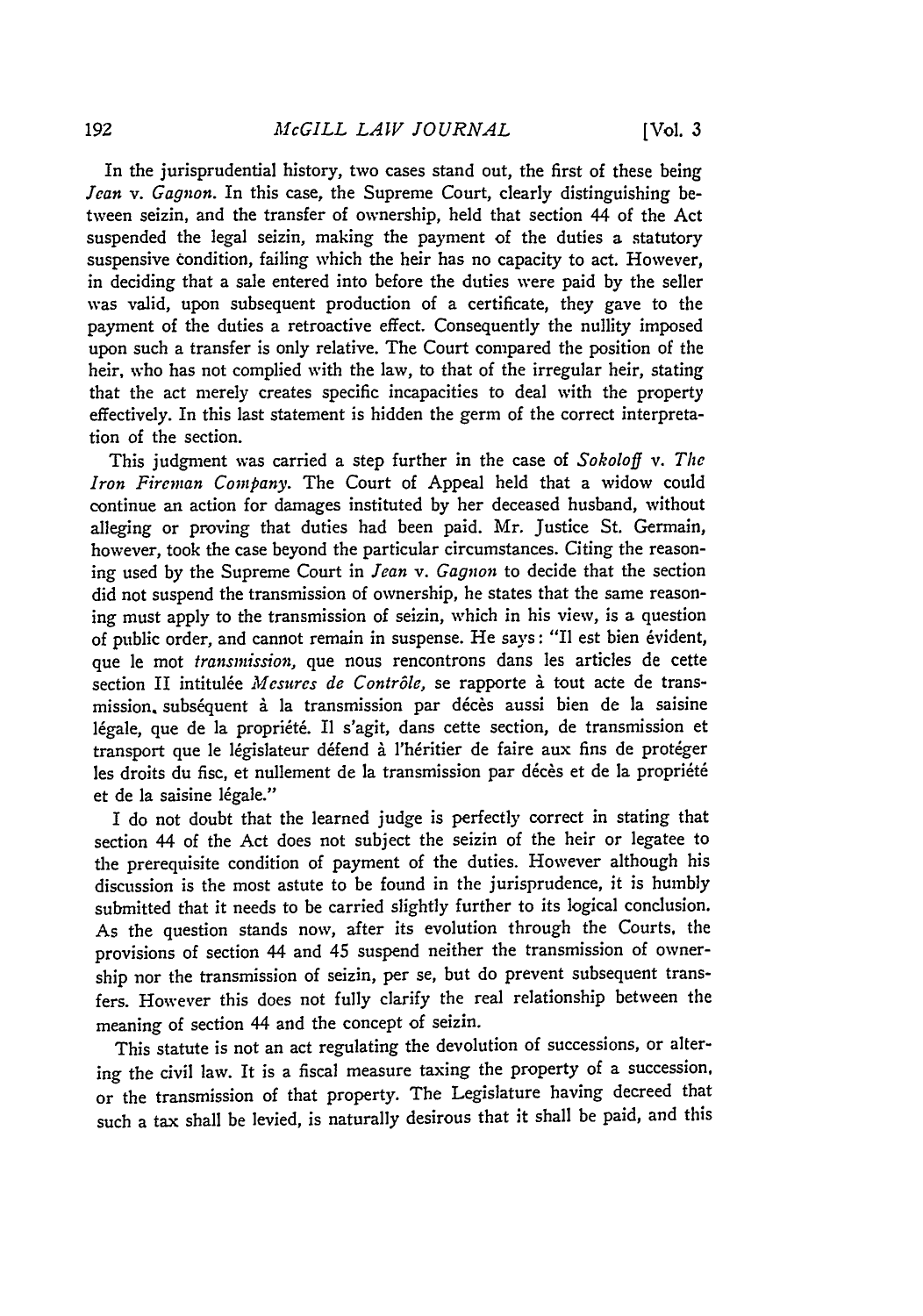has provided measures to ensure that payment, and thus we have sections 44 and 45. However it must be remembered that these provisions are designed solely to protect the interests of the treasury and must be interpreted as such. They were never intended to be used by private citizens as a method of avoiding contracts, or as a defence against a valid claim by a creditor. We have a law of successions that was old when modern successions duties were still unthought of. jOne of the principles of this law is that the legal possession of the property of a deceased person is deemed to pass to his successors from the moment of his death. To maintain that the legislature intended to impede or repudiate this process requires a substantially more explicit provision than the mere insertion of a word *transmission* in one regulatory section of a taxing statute.

Consequently the provisions of sections 44 and 45 hinder neither the transmission of the ownership of the succession, nor the legal possession. We must remember that this tax is but a consequence of the rights conferred upon a successor by the law, and to deny him these rights, is to destroy the basis of the tax. The legislature merely wished to put every obstacle possible in the way of an evasion of this tax to protect their security, and thus they forbade the successor to alienate or otherwise dispose of his property in such a way as to diminish their chances of collecting the tax. However this is not to say that the heir is intrinsically incapable of exercising his rights. Although it may be true that many citizens spend a good deal of time and effort devising methods whereby they can evade tax payments, it is not the position of the legislature to statutorily endow all citizens with such nefarious motives. Their taxing laws must assume that the duties will be paid, and provisions such as sections 44 and 45 become operative only when a successor fails to fulfill his obligations to the state. Sanctions are post-operative, and to interpret this law to mean that all successors are automatically deprived of certain of their rights, before they even have the opportunity to disobey the law, is a reversal of our system of justice.

The government is the creditor of every heir or legatee and **by** this Act has done no more than constitute itself a privileged creditor of prime rank. The purpose of section 44 being to protect the treasury's rights, it is perfectly entitled to protect them in as unassailable a manner as it wishes. Our code presents several instances in which a creditor is protected against fraudulent alienations or payments made **by** his debtor, as in articles 1031, 1032 and 1033 **C.C.** The government has chosen perhaps the most effective protection possible, **by** freezing the assets of a succession in its owners hands.

But this must not be interpreted to mean that the successor is not seized, for he still has full capacity to exercise his rights and actions, and such exercise is perfectly valid; it is the effect of the exercise which is limited **by** the act. A clear distinction exists between not possessing a right and possessing a right but being prohibited from effectively exercising it. Seizin has been